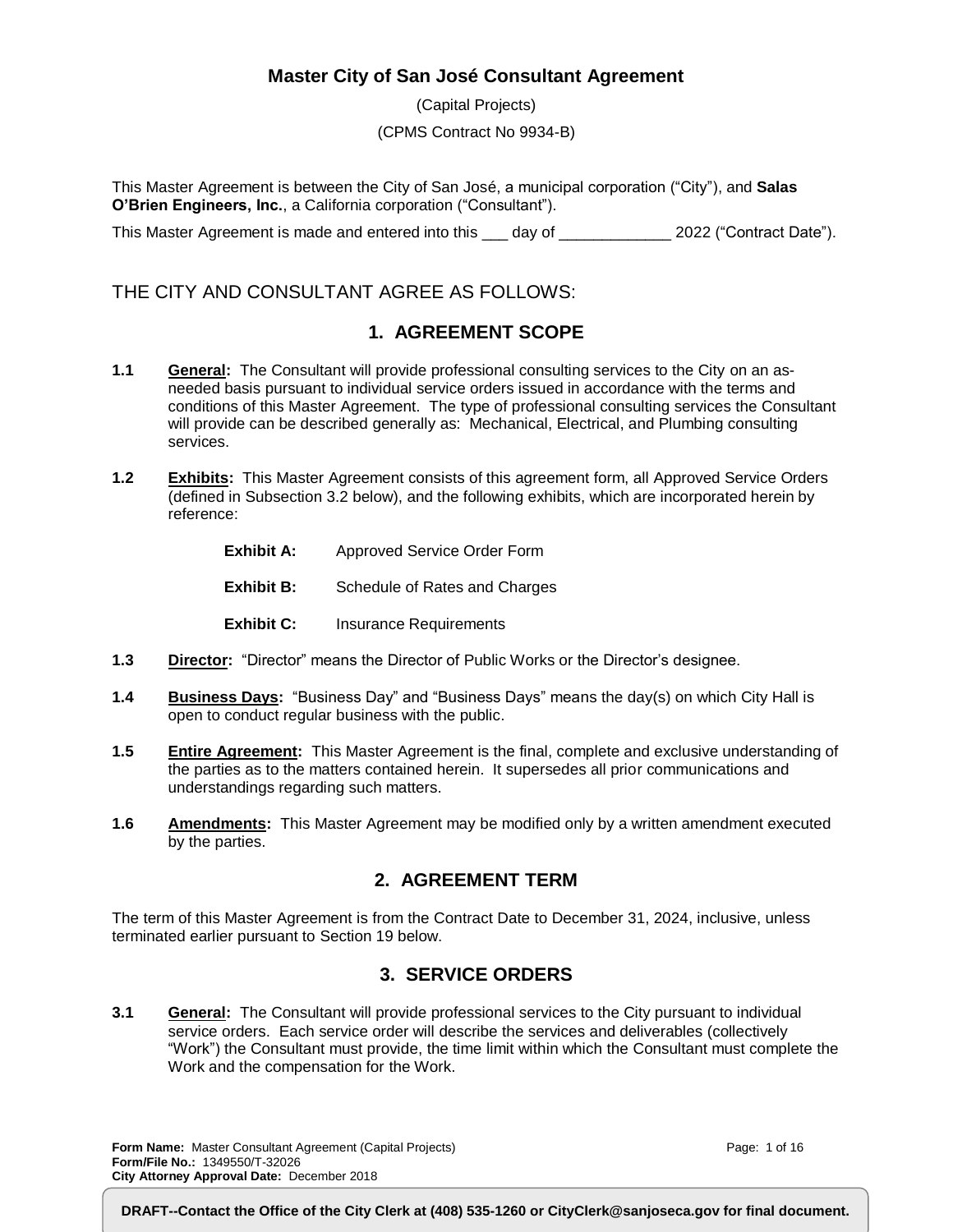- **3.2 Approved Service Order:** The City will not compensate the Consultant for any Work until the Director has executed the service order for such Work ("Approved Service Order").
- **3.3 Obligation to Issue:** The City has no obligation to issue any Approved Service Orders under this Master Agreement. The City may issue any number of Approved Service Orders provided that the sum of the maximum compensation of all Approved Service Orders cannot exceed the Maximum Total Compensation (defined in Subsection 10.1 below).
- **3.4 Preparation:** Each Approved Service Order will be in substantially the form specified in **Exhibit A**. Subject to the terms and conditions of this Master Agreement, the Consultant and the City will negotiate the specific requirements of each Approved Service Order.
	- **3.4.1 Director's Request to Prepare Proposal:** The Director will request the Consultant prepare a written service order proposal. The Director will either request the Consultant to include a draft scope of Work in its proposal, or provide the Consultant with a draft scope of Work upon which the Consultant must base its proposal.
	- **3.4.2 Meeting/Site Inspection:** As part of the Director's request for the Consultant to prepare a service order proposal, the Director may require the Consultant to meet to discuss the scope and location of the Work, the schedule of performance, and any other relevant details. The Director may also require the Consultant to conduct a site inspection for the purpose of identifying any issues that may need to be included in the scope of Work.
	- **3.4.3 Consultant Proposal:** The Consultant will prepare a written service order proposal in accordance with the Director's request. The Consultant will provide the proposal in both paper and electronic form. The proposal must include, but is not limited to, the following:
		- The proposed scope of Work;
		- The name and assignment of each of Consultant's professional employees who will be principally responsible for performing the Work;
		- The names of any subconsultants the Consultant would use and the portion of Work they would perform;
		- A time schedule and cost for providing the Work; and
		- Any other information requested by the Director.
	- **3.4.4 Final Service Order:** Once the Consultant and the Director agree on the terms and conditions of the proposed service order, the City will prepare the final service order.
- **3.5 Incorporation of Terms and Conditions:** Each Approved Service Order incorporates the terms and conditions of this Master Agreement, and becomes a part of this Master Agreement.
	- **3.5.1 No Conflicts:** An Approved Service Order must be consistent with and can not alter the terms and conditions of this Master Agreement.
	- **3.5.2 Agreement Controls:** The terms and conditions of this Master Agreement control over the terms and conditions contained in an Approved Service Order – even if the Approved Service Order expressly states that it is intended to control. Any conflicting terms and conditions in an Approved Service Order are invalid and unenforceable.

**Form Name:** Master Consultant Agreement (Capital Projects) **Form/File No.:** 1349550/T-32026 **City Attorney Approval Date:** December 2018

Page: 2 of 16

**DRAFT--Contact the Office of the City Clerk at (408) 535-1260 or CityClerk@sanjoseca.gov for final document.**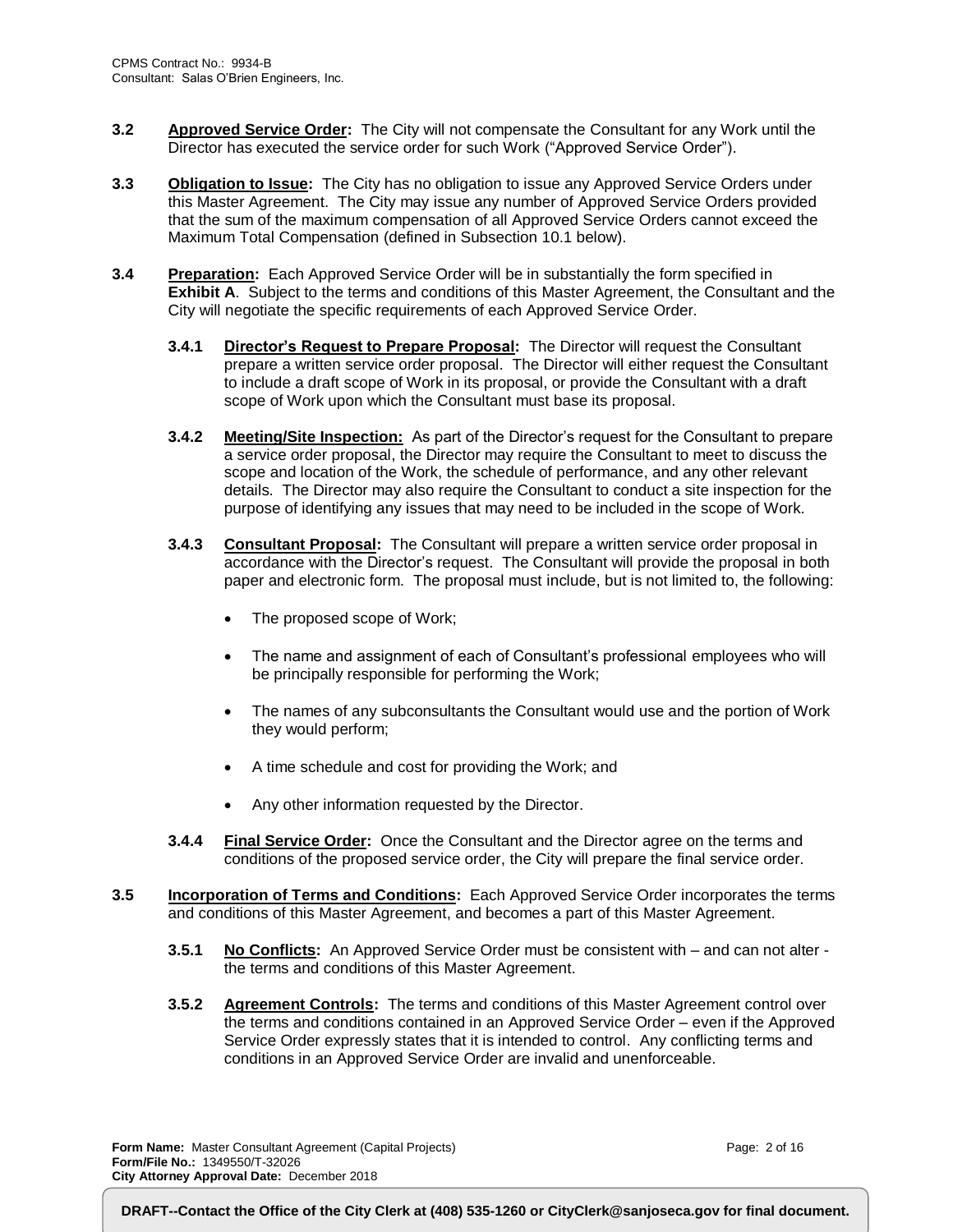**3.6 Performance:** Subject to Subsection 3.5 above, the Consultant must perform the Work in accordance with the specific requirements of the Approved Service Order. The Consultant must coordinate and cooperate with City staff, consultants and contractors in performing the Work, and must perform the Work to the Director's satisfaction.

#### **4. DESIGN SERVICE REQUIREMENTS**

- **4.1 General:** This Section applies to any design services the Consultant performs as part of an Approved Service Order.
- **4.2 Standard Documents:** The Consultant is, or will become, familiar with the City of San José, Department of Public Works, Standard Specifications, dated July 1992 (and any amendments thereto), the City of San José, Department of Public Works, Standard Details, dated July 1992 (and any amendments thereto), and any other standard documents the City uses to design and implement its capital projects (collectively "Standard Project Documents").
- **4.3 Use of Standard Documents:** Unless the Director provides prior written approval to the contrary, the final design documents prepared by the Consultant must be based on, and must incorporate, the Standard Project Documents.

#### **5. CITY'S CONTRACT MANAGER**

Attachment B of each Approved Service Order will identify the City's contract manager. The City can change its contract manager by providing the Consultant with written notice.

#### **6. CONSULTANT'S STAFFING**

- **6.1 Consultant's Contract Manager and Other Staffing:** Attachment B of each Approved Service Order will identify the following:
	- The Consultant's contract manager, and
	- The Consultant(s) and/or employee(s) of the Consultant *principally responsible* for providing the Work.

Attachment B will also indicate whether any of the identified persons are required to file a Statement of Economic Interests, Form 700 ("Form 700"), provided that the individual does not have a current Form 700 on file with the City Clerk for a separate agreement with the City. Anyone required to file a Form 700 must do so in accordance with the requirements of Subsection 17.2 below.

- **6.2 Contract Manager's Authority:** The Consultant's contract manager must be authorized to act on behalf of the Consultant for purposes of decisions regarding the Approved Service Order.
- **6.3 Staffing Changes:** The Director's prior written approval is required for the Consultant to remove, replace or add to any of its staffing identified in Attachment B of an Approved Service Order.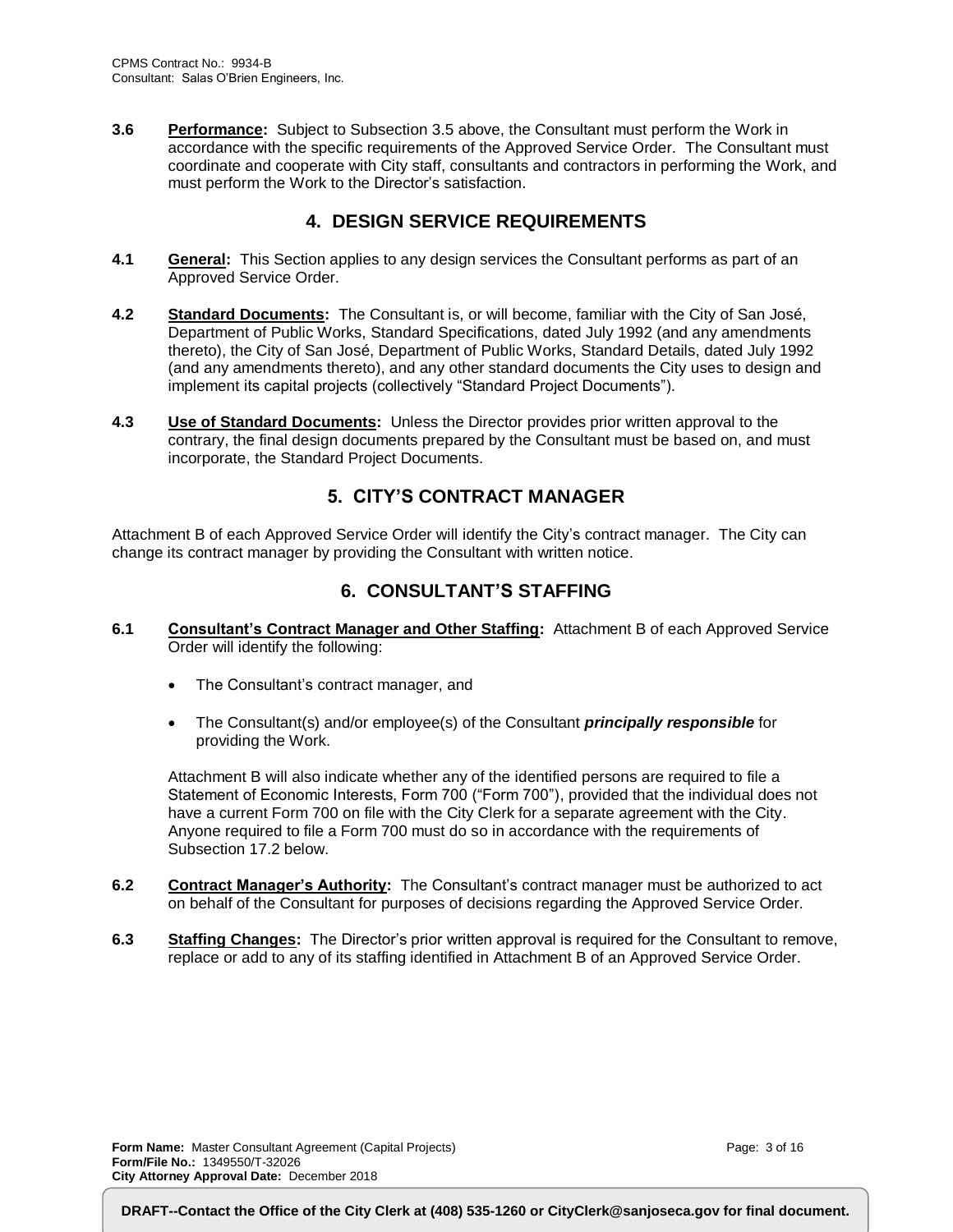### **7. USE OF SUBCONSULTANTS**

- **7.1 Authority to Use:** Attachment B of each Approved Service Order will state whether or not the Consultant can use subconsultants to provide any part of the Work. If Attachment B does not authorize the Consultant to use subconsultants, then the Director's prior written approval is required for the Consultant to use a subconsultant to perform any part of the Work.
- **7.2 Use of Subconsultants:** If Attachment B of an Approved Service Order authorizes the use of one or more subconsultants, then it will identify the name of each such subconsultant and the portion of Work each such subconsultant will perform. The Director's prior written consent is required for the Consultant to remove, replace or add to the subconsultants identified in Attachment B.
- **7.3 Subconsultant Work:** The Consultant warrants all services and deliverables provided by any subconsultant it uses, and represents that each such subconsultant is specially trained, experienced, and competent to perform its portion of the Work.

#### **8. INDEPENDENT CONTRACTOR**

- **8.1 General:** The Consultant has complete control over its operations and employees, and is an independent contractor. The Consultant is not an agent or employee of the City, and does not represent or act as the City's agent or employee. The Consultant does not have any rights to retirement benefits or other benefits accruing to City employees, and expressly waives any claim it may have to any such rights.
- **8.2 Subcontractors:** As an independent contractor, the Consultant has complete control over its subconsultants, subcontractors, suppliers, agents and any other person or entity with whom the Consultant contracts in furtherance of this Master Agreement and/or any Approved Service Order (collectively "Subcontractors"). Subject to the requirements of Section 7 above, the Consultant is solely responsible for selecting, managing and compensating its Subcontractors, and for ensuring they comply with this Master Agreement.
- **8.3 Indemnity:** The Consultant shall place in each Subcontractor agreement indemnity obligations in favor of the City in the exact form and substance of those contained in Section 11 below.

#### **9. STANDARD OF PERFORMANCE**

The Consultant represents that it will only perform Work for which it possesses all necessary training, licenses and permits. The Consultant represents that its performance of all such Work will conform to the standard of practice of a professional that specializes in performing professional services of a like nature and complexity.

#### **10. COMPENSATION**

- **10.1 Maximum Compensation:** There is a maximum compensation for this Agreement and a separate maximum compensation for each Approved Service Order.
	- **10.1.1 Maximum Total Compensation – Agreement:** The maximum *total, aggregate* compensation the City will pay the Consultant for all professional fees, costs and expenses for all Approved Service Orders issued under this Master Agreement shall not exceed **\$1,000,000.00** ("Maximum Total Compensation").
	- **10.1.2 Maximum Compensation – Service Order:** The cover page of each Approved Service Order will specify the maximum amount payable to the Consultant for all professional

**Form Name:** Master Consultant Agreement (Capital Projects) **Form/File No.:** 1349550/T-32026 **City Attorney Approval Date:** December 2018

Page: 4 of 16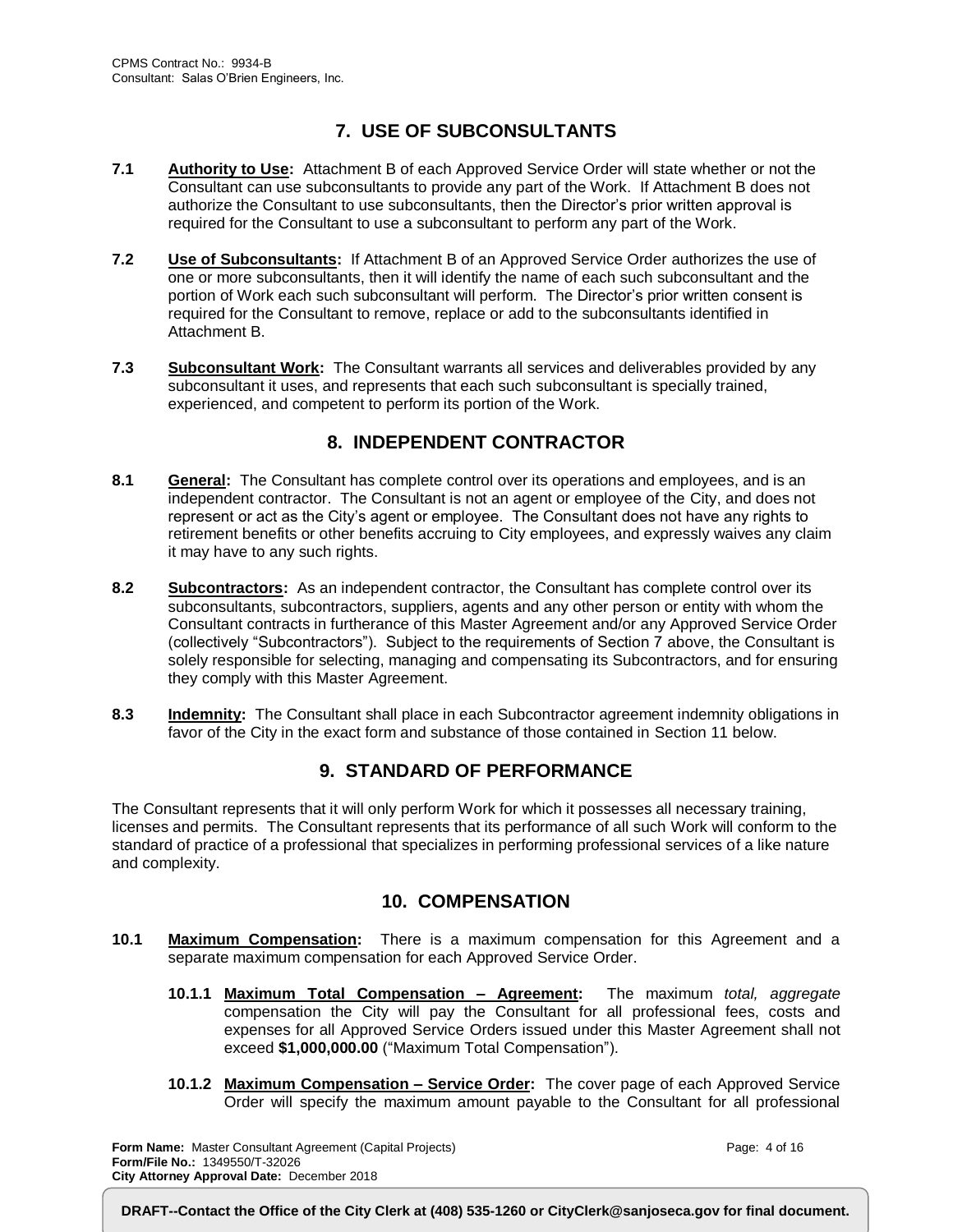fees, costs and expenses related to the Consultant providing the Work ("Maximum Service Order Compensation"). The Consultant shall complete all Work required by the Approved Service Order for no more than the Maximum Service Order Compensation.

- **10.2 Exhibit B – Schedule of Rates and Charges: Exhibit B** sets forth a schedule of the Consultant's rates and charges ("Schedule of Rates and Charges") that applies to any services provided in an Approved Task Order on a time and materials basis. The Schedule of Rates and Charges is subject to the following requirements:
	- **10.2.1 Premium Pay:** "Premium Pay" is a special pay rate for working during times that are less desirable, such as weekends, holidays or late shifts. The City will not pay the Consultant Premium Pay.
	- **10.2.2 No Increases:** The City will not increase the Schedule of Rates and Charges during the Master Agreement term.
	- **10.2.3 Conflict:** In the event of a discrepancy between this Section and the Schedule of Rates and Charges, this Section governs.
- **10.3 Compensation Table:** Attachment C of each Approved Service Order is a compensation table setting forth the manner in which the City will pay the Maximum Service Order Compensation ("Compensation Table"). Each Compensation Table is subject to the terms and conditions set forth below in Subsections 10.4 through 10.7.
- **10.4 Compensation Table – Part 1:** Part 1 of the Compensation Table addresses compensation for the various tasks performed in accordance with the Approved Service Order. The following terms and conditions apply to Part 1 of the Compensation Table.
	- **10.4.1 Task Numbers (Column 1):** Column 1 sets forth the task number(s) for which the City will compensate the Consultant. Each task number corresponds to the same task number in Attachment A of the Approved Service Order. If a task number included in Attachment A is not included in the Compensation Table, then the City will not compensate the Consultant separately for that task, and payment for such task is deemed included in the other task(s) for which the Consultant is receiving compensation.
	- **10.4.2 Basis of Compensation (Column 2):** Column 2 identifies whether the City will pay the Consultant for the task(s) on a time-and-materials basis or on a fixed-fee (or lump-sum) basis.
	- **10.4.3 Invoice Period (Column 3):** Column 3 identifies when the Consultant must submit its invoice for payment. If invoicing is monthly, the Consultant must submit its invoice to the City by the  $10<sup>th</sup>$  Business Day of each month for Work completed during the previous month. If invoicing is upon the completion of a task or group of tasks, the Consultant must submit its invoice to the Director within 20 Business Days following completion of the task(s) to the Director's satisfaction. If invoicing is upon the completion of all Work, the Consultant must submit its invoice to the Director within 20 Business Days following completion of all Work to the Director's satisfaction.
		- **10.4.3.1 Invoice:** Each invoice must include sufficient information and supporting documents to establish to the Director's satisfaction that the Consultant is entitled to the payment requested. The City will pay the undisputed portion of the invoice amount within 20 Business Days of the Director's approval of such undisputed amount.

**Form Name:** Master Consultant Agreement (Capital Projects) **Form/File No.:** 1349550/T-32026 **City Attorney Approval Date:** December 2018

Page: 5 of 16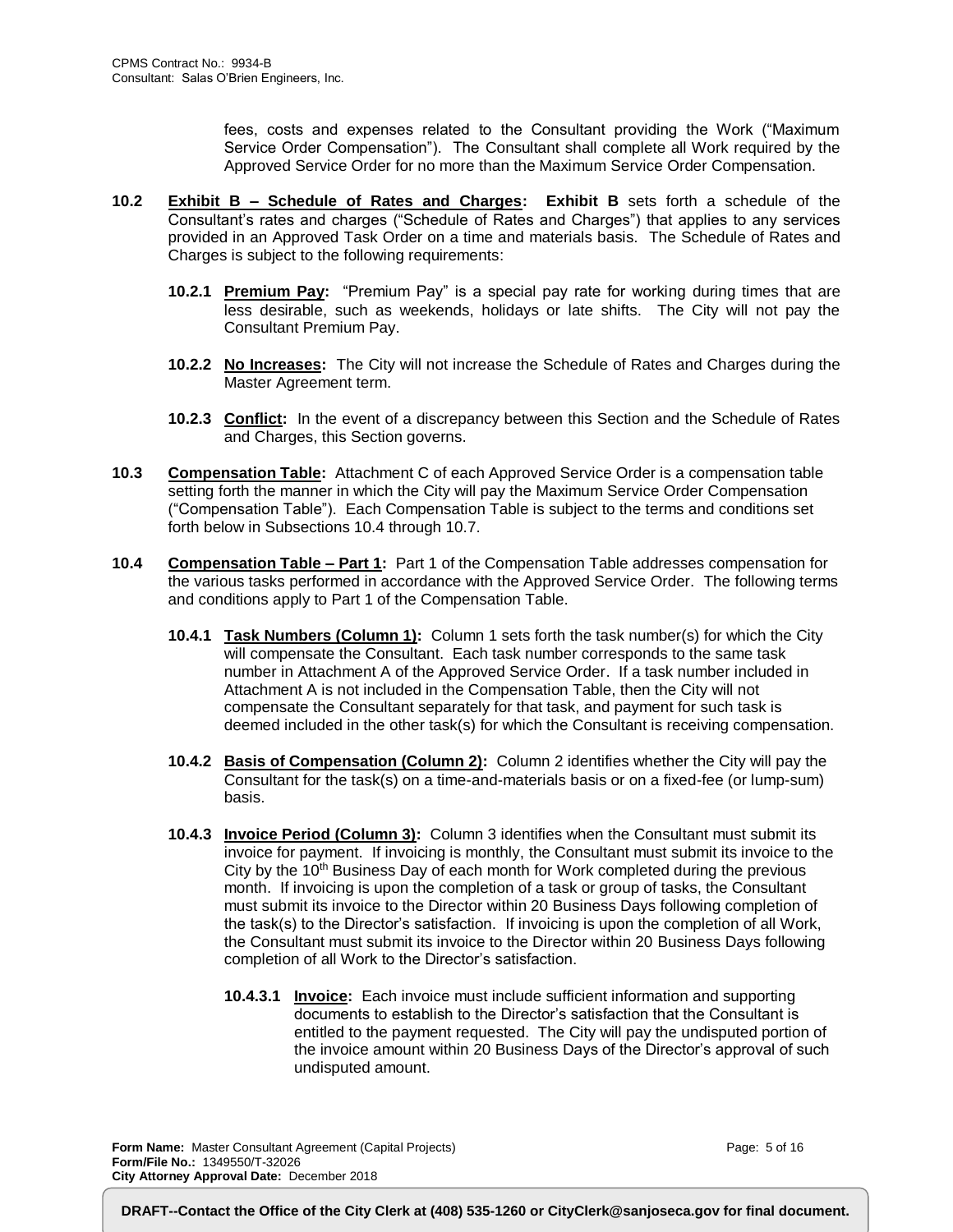- **10.4.3.2 Invoices Based on Time and Materials:** If time and materials is the basis of compensation, then the Consultant will base its invoice on the hours, professional fees, costs, and charges associated with the Work completed during the invoice period. If the Consultant is entitled to reimbursable expenses and/or separate payment for subconsultant costs, the invoice will include such expenses and/or costs associated with the Work completed during the invoice period. The City will compensate the Consultant in accordance with the Schedule of Rates and Charges attached to this Master Agreement as **Exhibit B**.
- **10.4.3.3 Monthly Invoices Based on Fixed Fee:** If the Consultant invoices monthly for a "fixed fee," then the Consultant will base its monthly invoice on the percentage of Work completed during the previous month. If the task(s) completed the previous month involve the Consultant performing construction administration services, the percentage of work completed during the previous month will be measured based on the percentage of construction completed during the previous month. If the Consultant is entitled to reimbursable expenses and/or separate payment for subconsultant costs, the invoice will include such expenses and/or costs incurred during the previous month.
- **10.4.4 Compensation (Column 4):** Column 4 sets forth the total compensation the City will pay the Consultant for completing the task(s).
	- **10.4.4.1 Time & Materials:** If time and materials is the basis of compensation, then the amount in Column 4 is a "not-to-exceed" or maximum amount. Any hours worked for which payment would result in a total exceeding the amount in Column 4 is at no cost to the City. If the Consultant completes the task(s) for less than the amount set forth in Column 4, the Director (in the Director's sole discretion) *may* use the cost savings to increase the budget of another task. The Director must authorize such reallocation of cost savings in writing.
	- **10.4.4.2 Fixed Fee:** If "fixed fee" is the basis of compensation, then the Consultant must complete the task(s) for the amount set forth in Column 4. Any hours worked for which payment would result in a total exceeding the amount in Column 4 are at no cost to the City.
- **10.5 Compensation Table – Part 2:** Part 2 of the Compensation Table indicates whether or not the City will reimburse the Consultant separately for expenses incurred in providing the Work. The following terms and conditions apply if the City reimburses the Consultant separately for expenses.
	- **10.5.1 Subconsultants:** The cost of subconsultants is not treated as a reimbursable expense. Subsection 10.6 below addresses payment for the cost of subconsultants.
	- **10.5.2 Maximum Amount of Reimbursable Expenses:** The City will reimburse the Consultant for expenses up to the maximum amount set forth in the last column of Part 2. Any expenses that the Consultant incurs in excess of the stated maximum are at no cost to the City.
	- **10.5.3 Expenses That Are Reimbursable:** Any reimbursement to the Consultant is limited to the expenses set forth below in the Reimbursable Expense Schedule. The City will reimburse these expenses at actual cost only unless a markup is specified.

**Form Name:** Master Consultant Agreement (Capital Projects) **Form/File No.:** 1349550/T-32026 **City Attorney Approval Date:** December 2018

Page: 6 of 16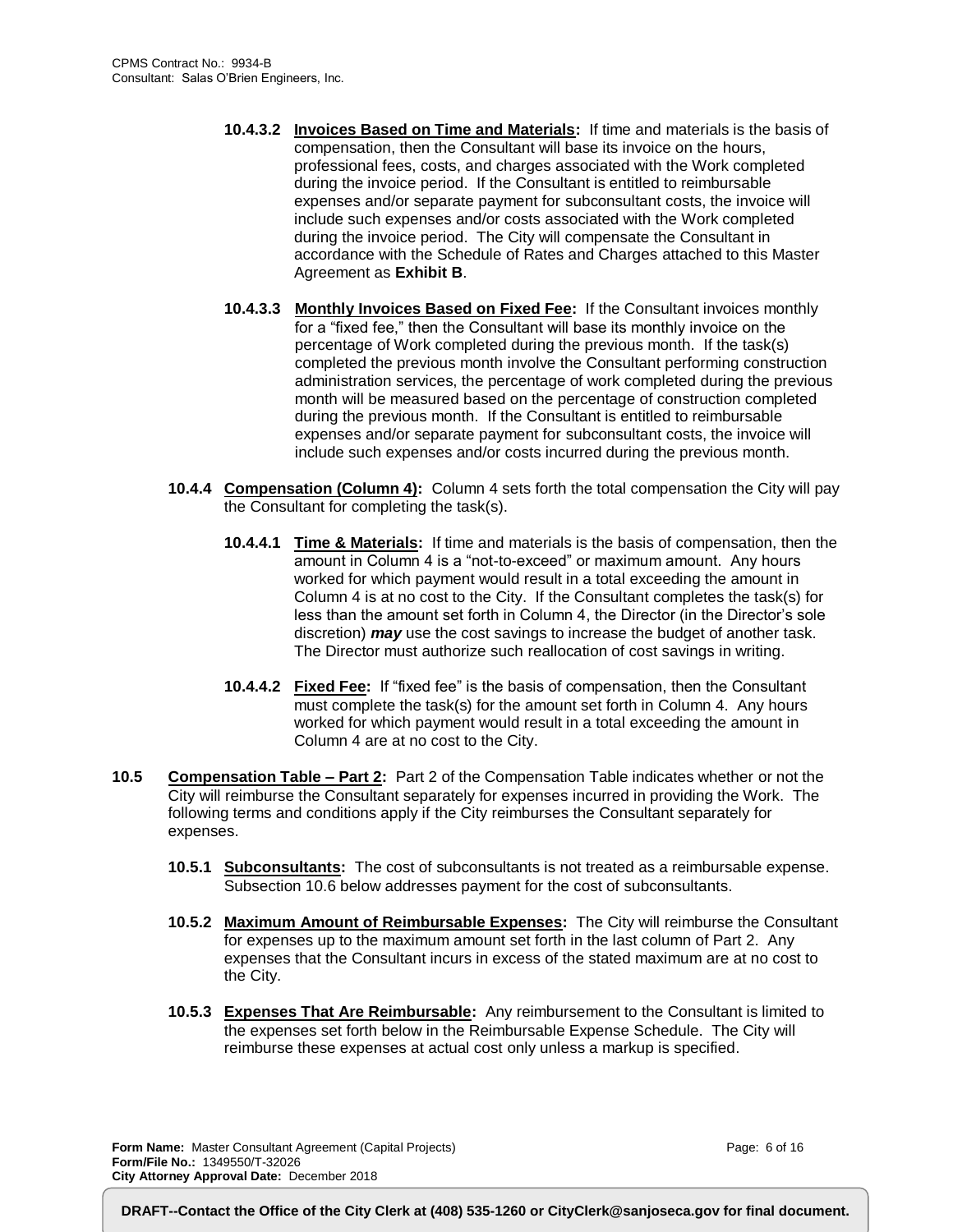|                  | <b>Reimbursable Expense Schedule</b>                                                                                                                                                                                                                                                                                                                                                                                                | Mark Up                               |
|------------------|-------------------------------------------------------------------------------------------------------------------------------------------------------------------------------------------------------------------------------------------------------------------------------------------------------------------------------------------------------------------------------------------------------------------------------------|---------------------------------------|
| $\mathbf 1$ .    | The cost of mailing, shipping and/or delivery of any documents or materials.                                                                                                                                                                                                                                                                                                                                                        | No Markup                             |
| 2.               | The cost of photographing, printing, reproducing and/or copying any<br>documents or materials.                                                                                                                                                                                                                                                                                                                                      | No Markup                             |
| 3.               | Telephone and facsimile transmission charges.                                                                                                                                                                                                                                                                                                                                                                                       | No Markup                             |
| $\overline{4}$ . | The rental of any specialized equipment to the extent the City's contract<br>manager has preapproved, in writing, the cost of such rental.                                                                                                                                                                                                                                                                                          | As specified,<br>not to exceed<br>10% |
| 5.               | With the written pre-authorization of the City's contract manager, mileage<br>and other travel-related expenses to the same extent that the City<br>reimburses its employees pursuant to the Employee Travel Policy (City<br>Policy Manual, Sections 1.8.2 and 1.8.3). The Consultant acknowledges<br>that it has received a copy of Sections 1.8.2 and 1.8.3 and is familiar with<br>these sections of the Employee Travel Policy. | No Markup                             |
| 6.               | Any expenses expressly identified as being reimbursable in the Schedule of<br>Rates and Charges or in an Approved Service Order.                                                                                                                                                                                                                                                                                                    | As specified,<br>not to exceed<br>10% |

- **10.6 Compensation Table – Part 3:** Part 3 indicates whether the City will compensate the Consultant separately for subconsultant costs incurred in providing any part of the Work. If the City will compensate the Consultant for subconsultant costs, the City will do so in accordance with the following terms and conditions.
	- **10.6.1 Actual Costs:** The Consultant can invoice the City for no more than the actual cost of each subconsultant plus a specified markup not to exceed 5%.
	- **10.6.2 Schedule of Rates and Charges:** Any subconsultant rates and charges set forth in the Schedule of Rates and Charges must be the subconsultant's actual rates and charges exclusive of any markup. The City will compensate the Consultant in accordance with those rates and charges.
	- **10.6.3 Maximum Amount:** For each Approved Service Order, the City will compensate the Consultant for all subconsultants in a total amount not to exceed the amount set forth in the last column of Part 3. Any additional subconsultant costs that the Consultant incurs in excess of the specified maximum amount are at no cost to the City.
- **10.7 Prevailing Wage - General:** In accordance with Chapter 14.09 of Title 14 of the San José Municipal Code, entitled "Prevailing Wage Requirements for City Contracts Involving Public Works," certain work performed by the Consultant may be subject to the payment of prevailing wages under Chapter 1 of Part 7 of the California Labor Code, starting with Labor Code Section 1720. which requires the payment of prevailing wages to all workers performing "construction." For purposes of this Master Agreement, "construction" has the meaning set forth in California Labor Code Section 1720(a) and includes construction-oriented work performed during the

**Form Name:** Master Consultant Agreement (Capital Projects) **Form/File No.:** 1349550/T-32026 **City Attorney Approval Date:** December 2018

Page: 7 of 16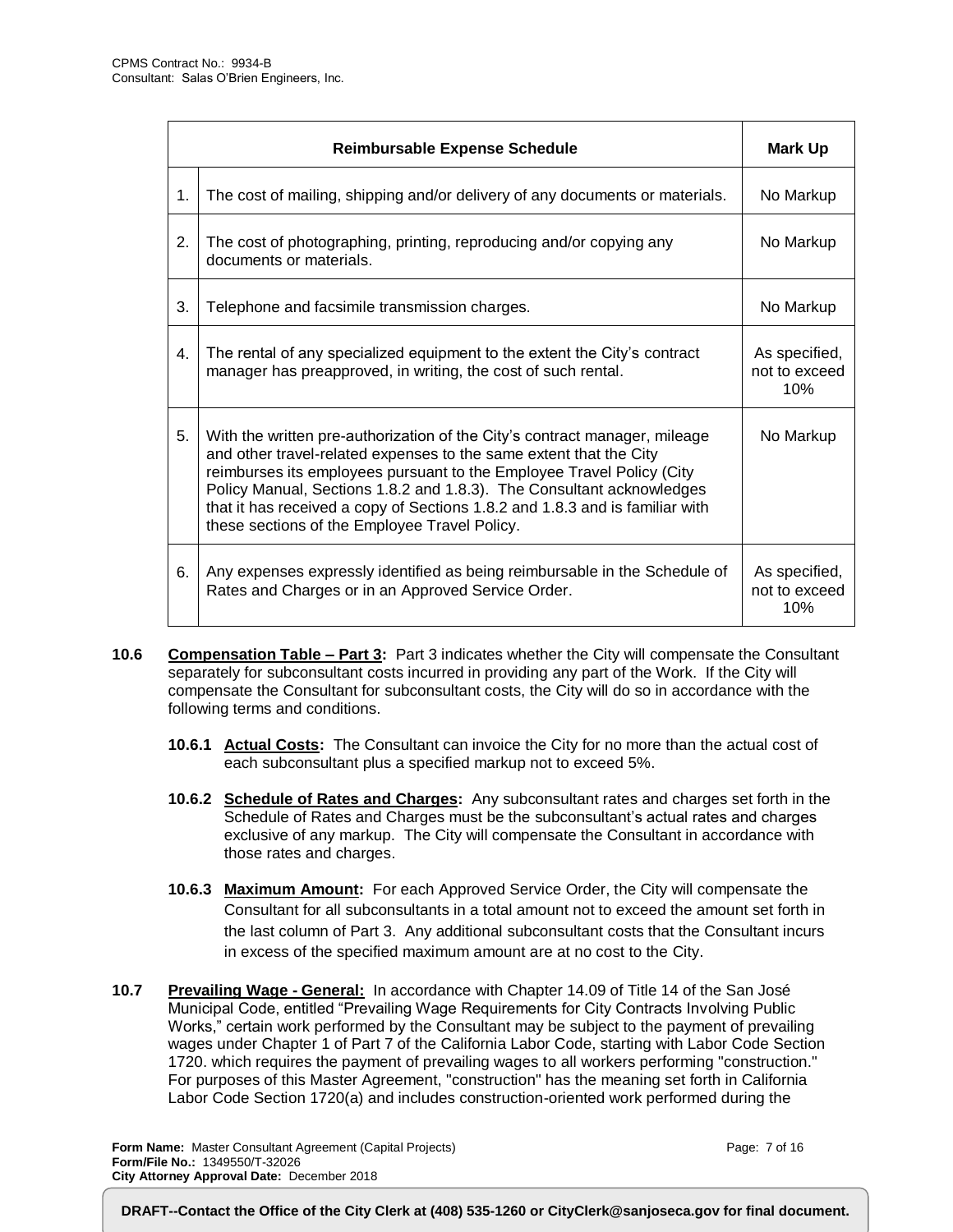design and preconstruction phases, such as inspection, surveying, drilling, trenching, and excavation ("Construction").

- **10.7.1 Prevailing Wage Requirement:** Notwithstanding anything to the contrary in this Master Agreement, the Consultant shall pay, or cause to be paid, the applicable prevailing wage to all workers performing work pursuant to an Approved Service Order if the work is prevailing wage work under the California Labor Code. The applicable prevailing wage shall be the wage rate established by the State Department of Industrial Relations for the applicable job classification.
- **10.7.2 Records:** The Consultant shall maintain, or cause to be maintained, all records documenting the payment of prevailing wages, including, but not limited to, certified payroll records conforming to California Labor Code Section 1776. The Consultant shall maintain these records in accordance with the requirements of Subsection 16.1 of this Master Agreement. The Consultant shall provide to the City, at no cost to the City, a copy of all such records within 10 Business Days of a request for such records by the division of the City responsible for labor compliance.
- **10.7.3 Subcontractors:** The Consultant shall include these provisions in all Subcontractor agreements involving Construction.
- **10.8 Tax Forms Required:** The following are conditions on the City's obligation to process any payment under the Master Agreement or any Approved Service Order:
	- **10.8.1 U.S. Based Person or Entity:** If the Consultant is a U.S. based person or entity, the Consultant acknowledges and agrees that the Consultant is required to provide the City with a properly completed Internal Revenue Service Form W-9 before the City will process payment. If the Consultant is a U.S. based person or entity, but has neither a permanent place of business in California nor is registered with the California Secretary of State to do business in California, the Consultant acknowledges and agrees that the Consultant is required to provide the City with a properly completed California Franchise Tax Board form related to nonresident withholding of California source income.
	- **10.8.2 Non-U.S. Based Person or Entity:** If the Consultant is not a U.S. based person or entity, the Consultant acknowledges and agrees that the Consultant is required to provide the City with the applicable Internal Revenue Service form related to its foreign status and a California Franchise Tax Board form related to nonresident withholding before the City will process payment.

#### **11. INDEMNIFICATION**

- **11.1 Indemnification:** The Consultant will defend, indemnify and hold harmless the City and its officers, employees and agents against all claims, losses, damages, injuries, expenses or liabilities (collectively "Indemnifiable Event") to the extent such Indemnifiable Event arises out of, pertains to, or relates to any of the following: **(a)** the Consultant's negligent performance of any Services, **(b)** any negligent act or omission, recklessness or willful misconduct of the Consultant, any of its subcontractors, anyone directly or indirectly employed by either the Consultant or any of its subcontractors, or anyone that they control, **(c)** any infringement of the patent rights, copyright, trade secret, trade name, trademark, service mark or any other proprietary right of any person(s) caused by the City's use of any Services, deliverables or other items provided by the Consultant pursuant to the requirements of this Master Agreement, or **(d)** any breach of this Master Agreement.
- **11.2** Omitted.

**Form Name:** Master Consultant Agreement (Capital Projects) **Form/File No.:** 1349550/T-32026 **City Attorney Approval Date:** December 2018

Page: 8 of 16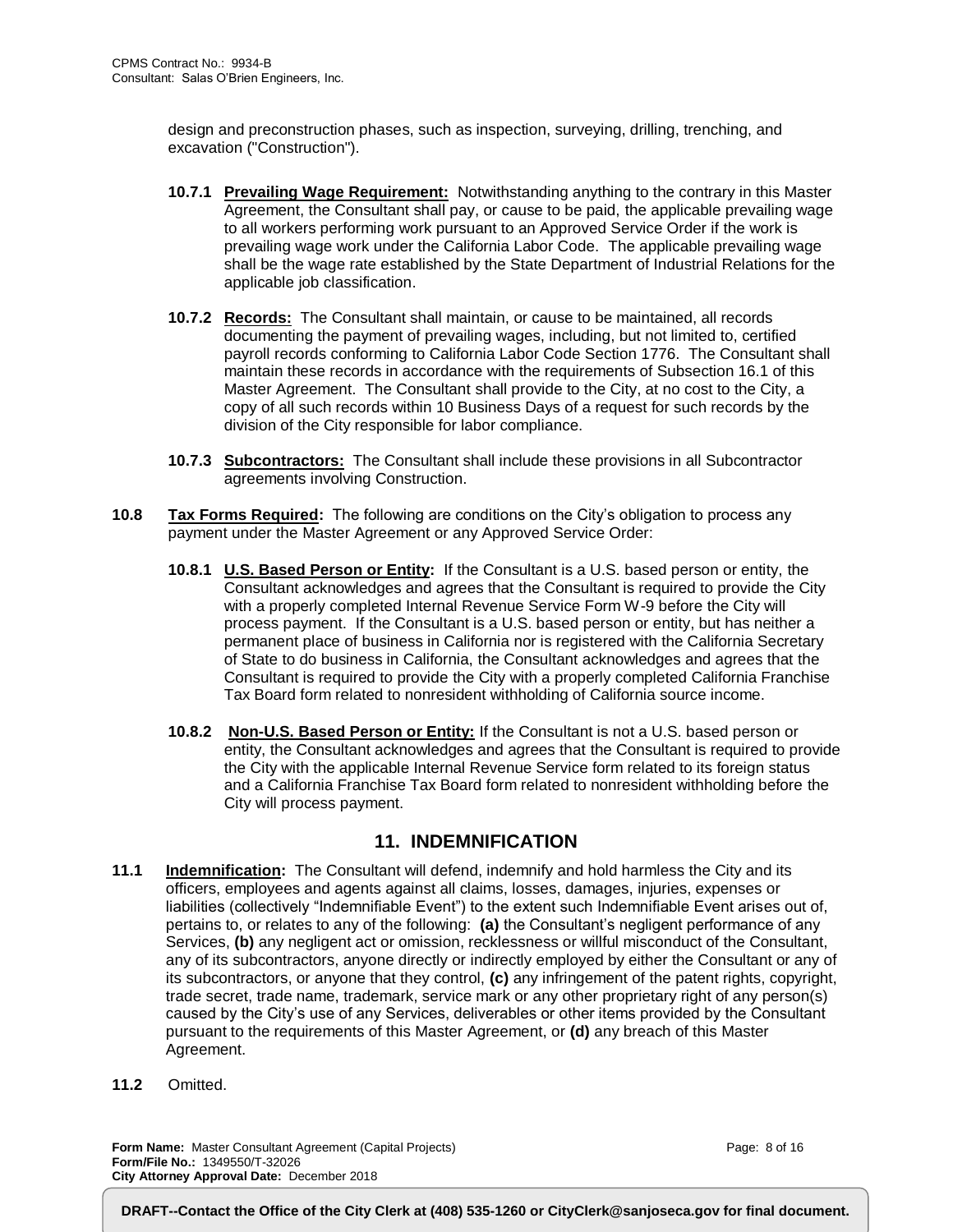- **11.3 Applicable Law/Duty to Defend:** The Consultant's indemnity obligations apply to the maximum extent allowed by law and includes defending the City, its officers, employees and agents as set forth in Section 2778 and 2782.8 of the California Civil Code. Upon the City's written request, the Consultant, at its own expense, must defend any suit or action that is subject to the Consultant's indemnity obligations.
- **11.4 Insurance:** The City's acceptance of any insurance in accordance with Section 12 of this Master Agreement does not relieve the Consultant from its indemnity obligations. The Consultant's indemnity obligations apply whether or not the insurance required by this Master Agreement covers any damages or claims for damages.
- **11.5 Survival:** The Consultant's indemnity obligations survive the expiration or earlier termination of the Master Agreement.

#### **12. INSURANCE REQUIREMENTS**

- **12.1 General:** The Consultant shall comply with the insurance requirements set forth in **Exhibit C** for the Master Agreement term.
- **12.2 Documentation:** Before performing any services, the Consultant must submit to the City's designated risk manager ("Risk Manager"), for the Risk Manager's written approval, all documents demonstrating compliance with the requirements of **Exhibit C**.
- **12.3 Changes:** The Risk Manager may amend or waive, in writing, any of the requirements contained in **Exhibit C**.

#### **13. OWNERSHIP OF WORK PRODUCT**

- **13.1 Ownership:** The City owns all rights in and to any of the following work product (including electronic equivalents) without restriction or limitation upon their use immediately when and as created by the Consultant or any other person engaged directly or indirectly by the Consultant to perform the Consultant's services pursuant to an Approved Service Order: reports, drawings, plans, data, software, models, elevations, sections, details, schedules, diagrams, specifications, studies, surveys, information, sketches, and documents or other materials developed or discovered (collectively "Work Product").
- **13.2 Copyright:** To the extent permitted by Title 17 of the United States Code, the Work Product is deemed a work for hire and all copyrights in such Work Product are the property of the City. In the event it is ever determined that any Work Product is not a work for hire under United States law, the Consultant hereby assigns to the City all copyrights to such works when and as created.
- **13.3 City's Reuse:** Notwithstanding Subsection 13.1, the City's reuse of any Work Product is subject to California Business and Professions Code Sections 5536.25, 6735, 6735.3, 6735.4 or 8761.2, whichever is applicable.
- **13.4 Consultant's Reuse:** With the Director's prior written consent, the Consultant may retain and use copies of the Work Product for reference and as documentation of experience and capabilities.

#### **14. DISCLOSURE OF WORK PRODUCT**

**14.1 Prohibition:** Except as authorized by the Director or as otherwise required by law, the Consultant shall not disclose any of the following to a third party: (a) Work Product, (b) discussions between the City and Consultant, or (c) information prepared, developed or received

**Form Name:** Master Consultant Agreement (Capital Projects) **Form/File No.:** 1349550/T-32026 **City Attorney Approval Date:** December 2018

Page: 9 of 16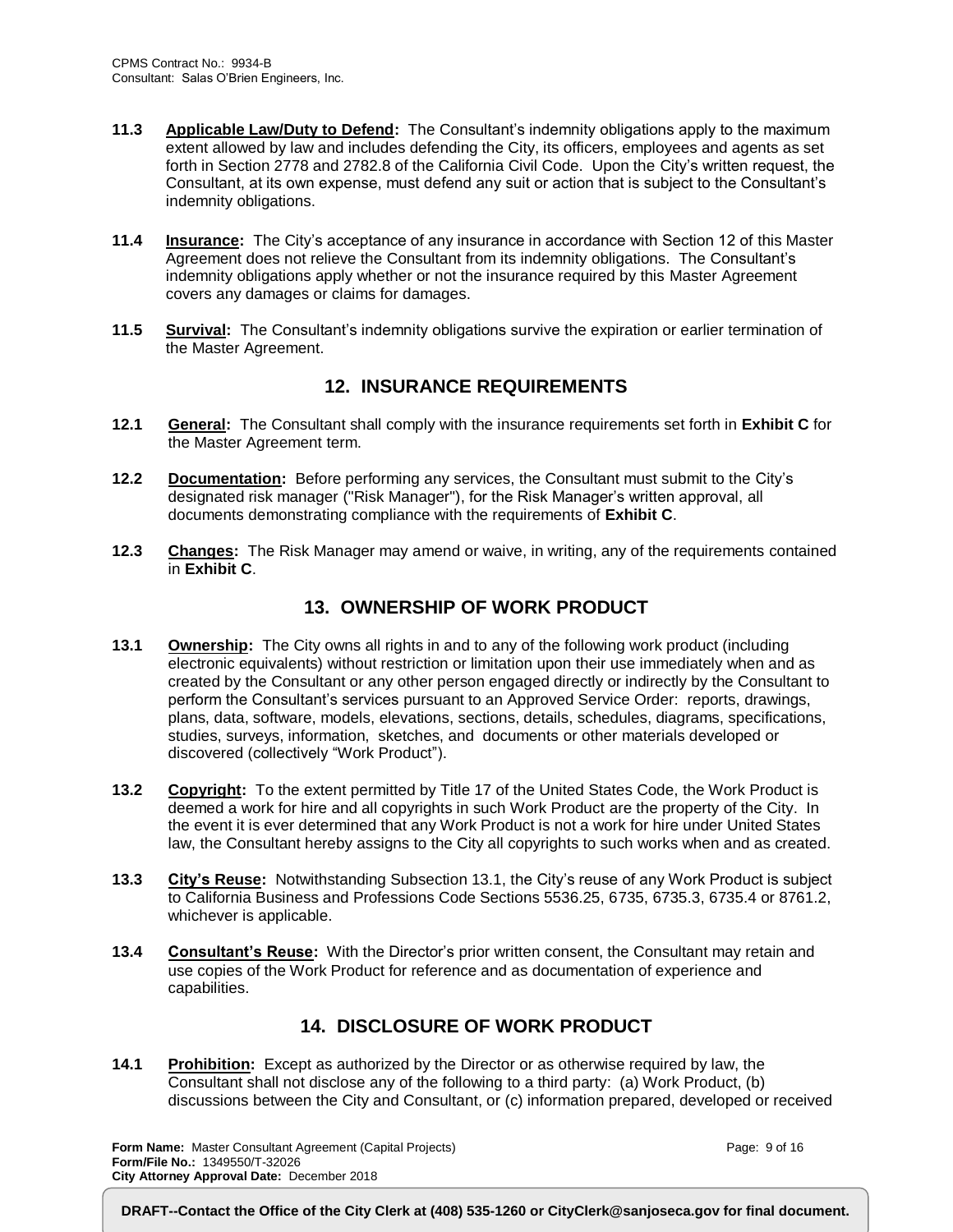by the Consultant or any of its Subcontractors in the course of performing any Work.

- **14.2 Notification:** The Consultant will immediately notify the Director if it is requested by a third party to disclose any Work Product, discussions or information that the Consultant is otherwise prohibited from disclosing.
- **14.3 Limit on Prohibition:** The prohibition in Subsection 14.1 above does not apply to disclosures by and between the Consultant and its Subcontractors that are needed to perform any Work.
- **14.4 Survival:** This Section 14 survives the expiration or earlier termination of this Master Agreement.

#### **15. AUDIT/INSPECTION OF RECORDS**

- **15.1 Retention Period:** The Consultant shall retain the following records (collectively "Records") for a minimum of 3 years from the date of the City's final payment to the Consultant under this Master Agreement or for any longer period required by law:
	- All ledgers, books of accounts, invoices, vouchers, canceled checks, and other records relating to the Consultant's charges for performing services, or to the Consultant's expenditures and disbursements charged to the City; and
	- All Work Product and other records evidencing Consultant's performance.
- **15.2 Producing Records:** At any time during the Master Agreement term or during the period of time that the Consultant is required to retain the Records, the City Manager, the Director, the City Attorney, the City Auditor, or a designated representative of any of these officers may request, in writing, production of all or a portion of the Records. The Consultant shall produce the requested Records at City Hall during normal business hours, or at any other location and time mutually agreed upon by the parties. The Consultant shall produce the requested Records at no cost to the City.
- **15.3 State Auditor:** In accordance with Government Code Section 8546.7, the Consultant may be subject to audit by the California State Auditor with regard to the Consultant's performance of this Master Agreement if the compensation if the Maximum Total Compensation exceeds \$10,000.

#### **16. NONDISCRIMINATION/NON-PREFERENCE**

**16.1 Prohibition:** The Consultant shall not discriminate against or grant preferential treatment to any person on the basis of race, sex, color, age, religion, sexual orientation, actual or perceived gender identity, disability, ethnicity or national origin. This prohibition applies to recruiting, hiring, demotion, layoff, termination, compensation, fringe benefits, advancement, training, apprenticeship and other terms, conditions, or privileges of employment, subcontracting and purchasing.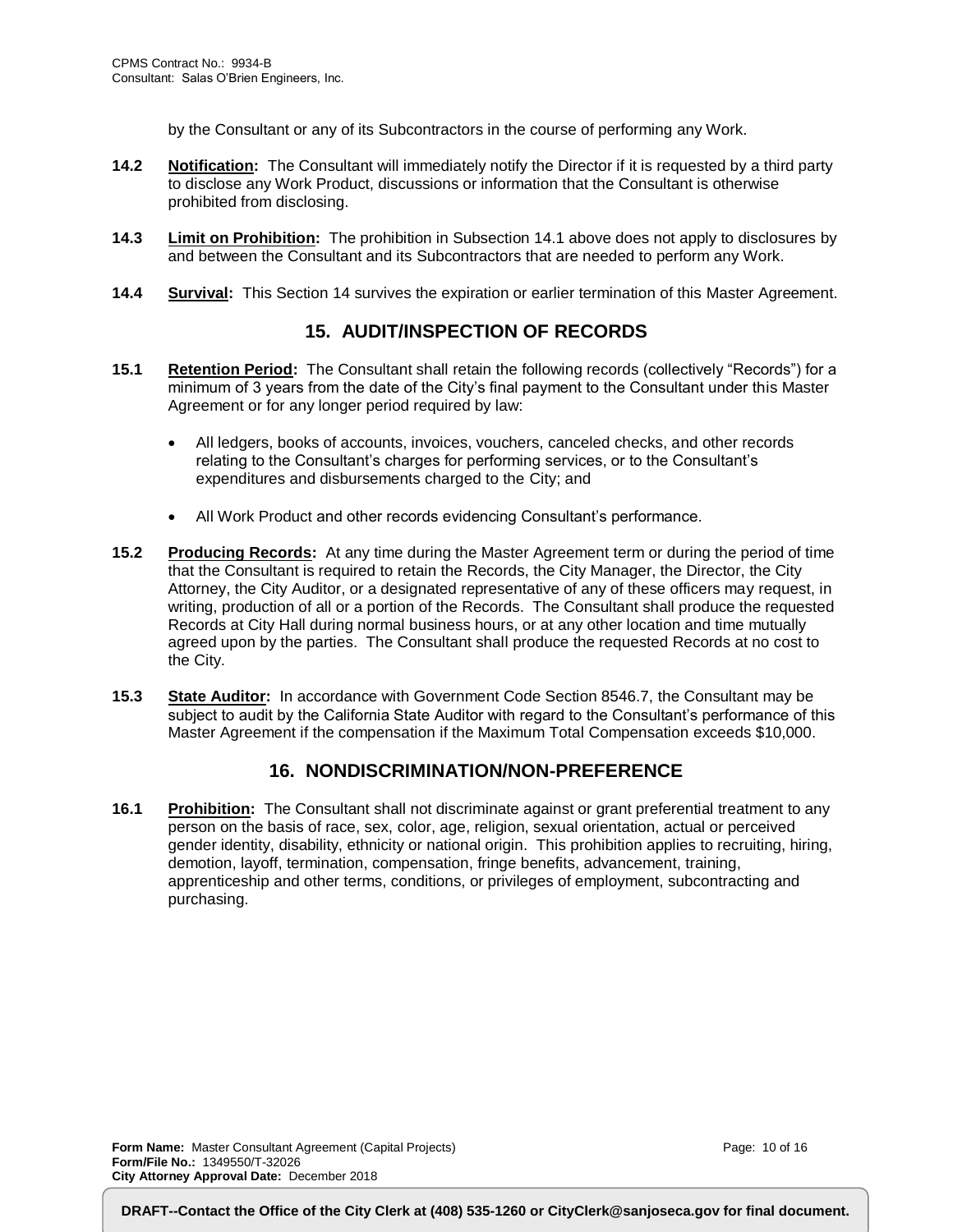- **16.2 Conditions of Prohibition**: The prohibition in Subsection 16.1 is subject to the following conditions:
	- **16.2.1 Reasonable Accommodation:** The prohibition is not intended to preclude the Consultant from providing a reasonable accommodation to a person with a disability.
	- **16.2.2 Compliance Reports:** The City's "Compliance Officer", as defined in Section 4.08.020 of the San José Municipal Code, is responsible for administering this Section 16. The Compliance Officer may require the Consultant to file, and cause any Subcontractor to file, reports demonstrating compliance with this Section 16. Any such reports shall be filed in the form and at such times as the Compliance Officer designates. They shall contain such information, data and/or records as the Compliance Officer determines is needed to show compliance with this provision.
	- **16.2.3 Waiver:** The Compliance Officer may waive any of the requirements of this Section if the Compliance Officer determines that the Consultant has its own nondiscrimination/nonpreference requirements or is bound in the performance of this Master Agreement by the nondiscrimination/nonpreference requirements of another governmental agency, and the nondiscrimination/nonpreference provisions of the Consultant or other governmental agency are substantially the same as those imposed by the City.
	- **16.2.4 Violation:** A violation of the prohibition or any part of this Section 16 constitutes the following: (a) a material breach of this Master Agreement; (b) a misdemeanor violation of Chapter 4.08 of the San José Municipal Code; and (c) a ground for debarment in accordance with Chapter 4.10 of the San José Municipal Code.
- **16.3 Subcontracts:** The Consultant shall include the requirements of this Section in each subcontract that it enters into in furtherance of this Master Agreement.

#### **17. CONFLICT OF INTEREST**

- **17.1 General:** The Consultant represents that it is familiar with the local and state conflict of interest laws, and agrees to comply with those laws in performing this Master Agreement. The Consultant certifies that, as of the Contract Date, it was unaware of any facts constituting a conflict of interest or creating an appearance of a conflict of interest. The Consultant shall avoid all conflicts of interest or appearances of conflicts of interest in performing this Master Agreement. The Consultant has the obligation of determining if the manner in which it performs any part of this Master Agreement results in a conflict of interest or an appearance of a conflict of interest, and shall immediately notify the City in writing if it becomes aware of any facts giving rise to a conflict of interest or the appearance of a conflict of interest.
- **17.2 Filing Form 700:** In accordance with the California Political Reform Act (Government Code Section81000 et seq.), the Consultant shall cause each person performing services under this Master Agreement, and identified in Attachment B of an Approved Service Order as having to file a Form 700 to do each of the following:
	- Disclose the categories of economic interests in Form 700 as required by the Director;
	- Complete and file the Form 700 no later than 30 calendar days after the date the person begins performing services under the Approved Service Order and all subsequent Form 700s in conformance with the requirements specified in the California Political Reform Act; and

**Form Name:** Master Consultant Agreement (Capital Projects) **Form/File No.:** 1349550/T-32026 **City Attorney Approval Date:** December 2018

Page: 11 of 16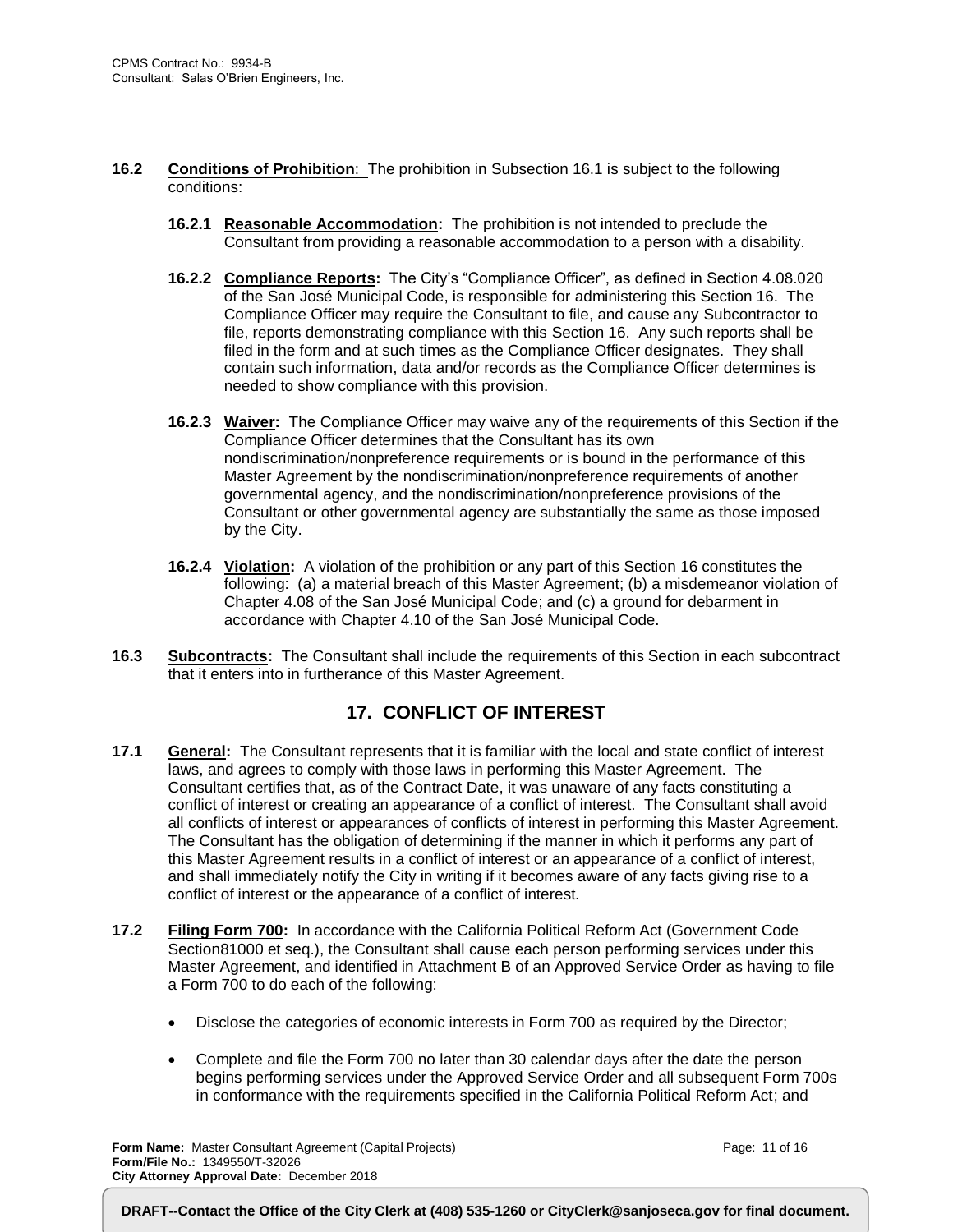- File the original Form 700 with the City's Clerk with a copy submitted to the Director.
- **17.3 Future Services:** The Consultant acknowledges each of the following with regard to performing future services for the City:
	- The Consultant's performance of Work in an Approved Service Order may create an actual or appearance of a conflict of interest with regard to the Consultant performing or participating in the performance of some related *future* services, particularly when the Work in an Approved Service Order comprises one element or aspect of a multi-phase process or project;
	- Such an actual or appearance of a conflict of interest would be a ground for the City to disqualify the Consultant from performing or participating in the performance of such future services; and
	- The Consultant is solely responsible for considering what potential conflicts of interest, if any, performing Work in an Approved Service Order might have on its ability to obtain contracts to perform future services.
- **17.4 Violations:** The Consultant's violation of Subsections 17.1 or 17.2 above is a material breach.

#### **18. ENVIRONMENTALLY PREFERABLE PROCUREMENT POLICY**

- **18.1 General:** The Consultant shall perform its obligations under this Master Agreement in conformance with City Council Policy 1-19, entitled "Prohibition of City Funding for Purchase of Single serving Bottled Water," and City Council Policy 4-6, entitled "Environmentally Preferable Procurement Policy."
- **18.2 Prohibition of City Funding for Purchase of Single Serving Bottled Water:** The City's policy is that City funds should not be used for the purchase of single-serving bottled water except for any of the following:
	- Public safety emergencies, investigations and extended deployments or activation of the Office of Emergency Services;
	- Situations where there is a high risk of cross-contamination with non-potable water; or
	- Situations where there are no reasonable alternatives to bottled water, such as large public events and when large quantities of water need to be distributed for health and safety reasons.

An invoice seeking reimbursement from City for the cost of single-serving bottled water under one of the above exceptions must be accompanied by a waiver form provided by the City and signed by the Director.

- **18.3 Environmentally Preferable Procurement Policy:** The Environmentally Preferable Procurement Policy, along with a brief policy description, is located on the City's website at the following link: [http://www.sanjoseca.gov/?nid=1774.](http://www.sanjoseca.gov/?nid=1774) Environmental procurement policies and activities related to the completion of any Work will include, whenever practicable, but are not limited to:
	- The use of recycled and/or recyclable products in daily operations (i.e. 30%, 50%, 100% PCW paper, chlorine process free, triclosan free hand cleaner, etc.);
	- The use of energy-star compliant equipment;

**Form Name:** Master Consultant Agreement (Capital Projects) **Form/File No.:** 1349550/T-32026 **City Attorney Approval Date:** December 2018

Page: 12 of 16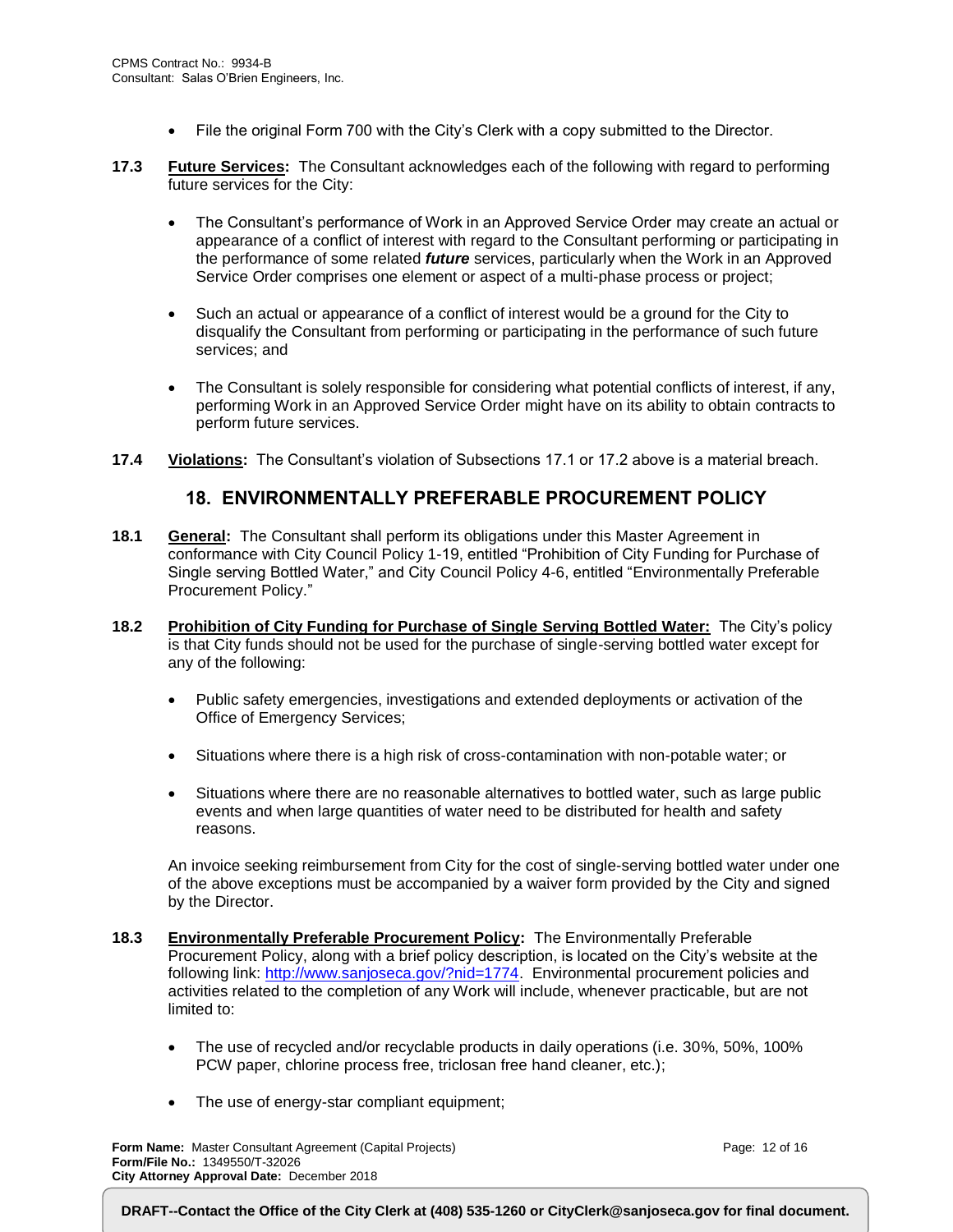- The use of alternative fuel and hybrid vehicles, and implementation of protocols aimed at increasing the efficiency of vehicle operation;
- The implementation of internal waste reduction and reuse protocol(s); and
- Water and resource conservation activities within facilities, including bans on individual serving bottled water and the use of compostable food service products.

#### **19. TERMINATION**

- **19.1 For Convenience:** The Director may terminate this Master Agreement and/or any Approved Service Order(s) at any time and for any reason by giving the Consultant written notice of the termination. The written notice must set forth the effective date of the termination, which must be at least 7 Business Days' after the date of the written notice.
- **19.2 For Cause:** The Director may terminate this Master Agreement and/or any Approved Service Order(s) immediately upon written notice for any material breach by the Consultant. If the Director terminates the Master Agreement and/or any Approved Service Order(s) for cause and obtains the same services from another consultant at a greater cost, the Consultant is responsible for such excess cost in addition to any other remedies available to the City.
- **19.3 Delivery of Work:** If the Director terminates the Master Agreement and/or any Approved Service Order(s) – whether for convenience or for cause – the Director has the option of requiring the Consultant to provide to the City any finished or unfinished Work Product prepared by the Consultant up to the date of Consultant's receipt of the written notice of termination.
- **19.4 Compensation:** The City will pay the Consultant the reasonable value of Work satisfactorily rendered by the Consultant to the City up to the date of Consultant's receipt of the written notice of termination. For Work to be "satisfactorily rendered," the Director must determine that the Consultant provided the Work in accordance with the terms and conditions of this Master Agreement and/or any applicable Approved Service Order. The Director will determine the reasonable value of satisfactorily rendered Work based on the Schedule of Rates and Charges and the Compensation Table attached to the appropriate Approved Service Order.
- **19.5 Receipt of Notice:** For purposes of this provision, the Consultant's receipt of the written notice of termination will be determined based on the date of actual receipt or based on Subsection 20.2 below, whichever occurs first.

#### **20. NOTICES**

- **20.1 Manner of Giving Notice:** All notices and other communications required by this Master Agreement must be in writing, and must be made via e-mail, personal service or United States mail, postage prepaid.
- **20.2 When Effective:** A notice or other communication that is e-mailed is effective when sent provided the sender receives an acknowledgement from the intended recipient (e.g. return receipt, return e-mail, or other written acknowledgement). A notice or other communication that is personally serviced is effective when personally delivered. A notice or other communication that is mailed is effective 3 Business Days after deposit in the United States mail.
- **20.3 To Whom Given:** All notices and other communications between the parties regarding a specific Approved Service Order must be given to the contract managers identified in the Approved Service Order. All notices and other communications between the parties regarding the Master

**Form Name:** Master Consultant Agreement (Capital Projects) **Form/File No.:** 1349550/T-32026 **City Attorney Approval Date:** December 2018

Page: 13 of 16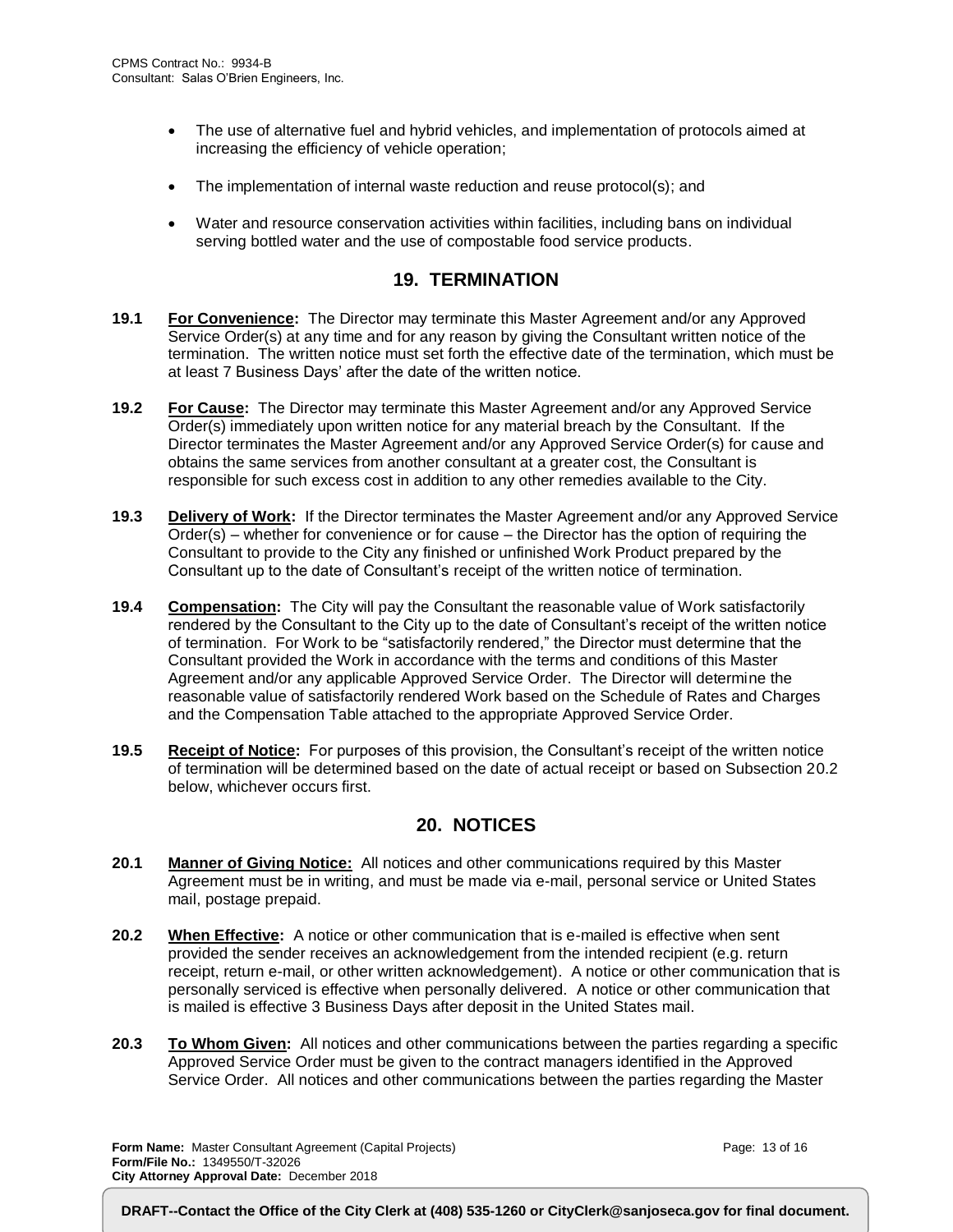Agreement must be given to the individuals identified below using the appropriate contact information for giving notice:

| To the City:       | City of San José<br>Department of Public Works,<br>Attn: Huimin Mu<br>200 East Santa Clara Street, 6 <sup>th</sup> Floor<br>San Jose, CA 95113<br>(408) 535-6888<br>Huimin.Mu@sanjoseca.gov |
|--------------------|---------------------------------------------------------------------------------------------------------------------------------------------------------------------------------------------|
| To the Consultant: | Salas O'Brien Engineers, Inc.<br>Attn: Jeffry Gosal<br>305 South 11 <sup>th</sup> Street<br>San Jose, CA 95112<br>(408) 282-1500<br>Jeffry.Gosal@salasobrien.com                            |

**20.4 Changing Contact Information:** Either party may change its contact information for receiving written notices and communications regarding the Master Agreement by providing notice of such change to the other party pursuant to this Section 20.

#### **21. MISCELLANEOUS**

- **21.1 Gifts Prohibited:** The Consultant represents that it is familiar with Chapter 12.08 of the San José Municipal Code, which generally prohibits a City officer or designated employee from accepting any gift. The Consultant shall not offer any City officer or designated employee any gift prohibited by Chapter 12.08. The Consultant's violation of this Subsection 21.1 is a material breach.
- **21.2 Disqualification of Former Employees:** The Consultant represents that it is familiar with Chapter 12.10 of the City's Municipal Code, which generally prohibits a former City officer and former designated employee from providing services to the City connected with his/her former duties or official responsibilities. The Consultant shall not use either directly or indirectly any officer, employee or agent to perform any services if doing so would violate Chapter 12.10. The Consultant's violation of this Subsection 21.2 is a material breach.
- **21.3 Waiver of a Violation:** The City's waiver of any violation of this Master Agreement by the Consultant is not a waiver of any other violation by the Consultant.
- **21.4 Acceptance of Services Not a Waiver:** The City's acceptance of any service or deliverable is not a waiver or release of any professional duty of care applicable to such service or deliverable, or of any right of indemnification, any insurance requirements, or any other term or condition of this Master Agreement.
- **21.5 Compliance with Laws:** The Consultant shall perform all services consistent with all applicable federal, state and local laws, ordinances, codes and regulations. This obligation is not limited in any way by the Consultant's obligation to comply with any specific law, ordinance, code or regulation set forth elsewhere in this Master Agreement.
- **21.6 Business Tax:** The Consultant represents and warrants that it currently has a City business tax certificate or exemption, if qualified, and will maintain such certificate or exemption for the Master Agreement term.
- **21.7 Assignability:** Except to the extent this Master Agreement authorizes the Consultant to use

**Form Name:** Master Consultant Agreement (Capital Projects) **Form/File No.:** 1349550/T-32026 **City Attorney Approval Date:** December 2018

Page: 14 of 16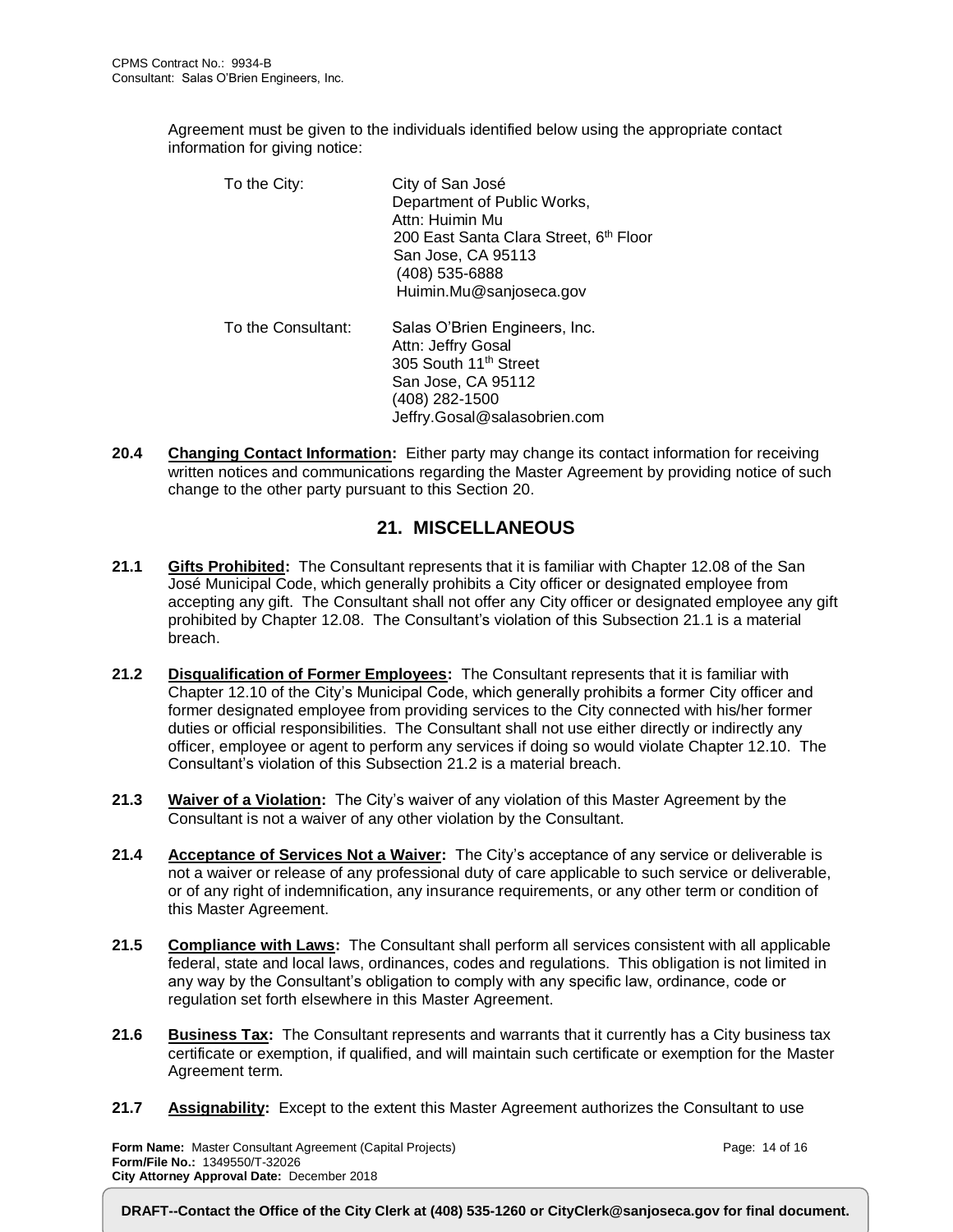Subcontractors, the Consultant shall not assign any part of this Master Agreement without the Director's prior written consent. The Director, at the Director's discretion, may terminate this Master Agreement if a violation of this provision occurs.

- **21.8 Governing Law:** California law governs the construction and enforcement of this Master Agreement.
- **21.9 Disputes:** Any litigation resulting from this Master Agreement will be filed in and resolved by a federal or state court in California.
- **21.10 Survival of Provisions:** If a court finds any part of this Master Agreement unenforceable, all other parts shall remain enforceable.
- **21.11 Headings:** The section and exhibit headings are for convenience only and are not to be used in its construction.
- **21.12 Use of Electronic Signatures**: Unless otherwise prohibited by law or City policy, the parties agree that an electronic copy of a signed contract, or an electronically signed contract, has the same force and legal effect as a contract executed with an original ink signature. The term "electronic copy of a signed contract" refers to a writing as set forth in Evidence Code Section 1550. The term "electronically signed contract" means a contract that is executed by applying an electronic signature using technology approved by the City.

| ///                     |  |  |
|-------------------------|--|--|
| $^{\prime\prime\prime}$ |  |  |
| $^{\prime\prime\prime}$ |  |  |
| $\frac{1}{2}$           |  |  |
| $^{\prime\prime\prime}$ |  |  |
|                         |  |  |
| $\frac{1}{2}$           |  |  |
| $\frac{1}{2}$           |  |  |
| $\frac{1}{2}$           |  |  |
| ///                     |  |  |
| $\frac{1}{2}$           |  |  |
|                         |  |  |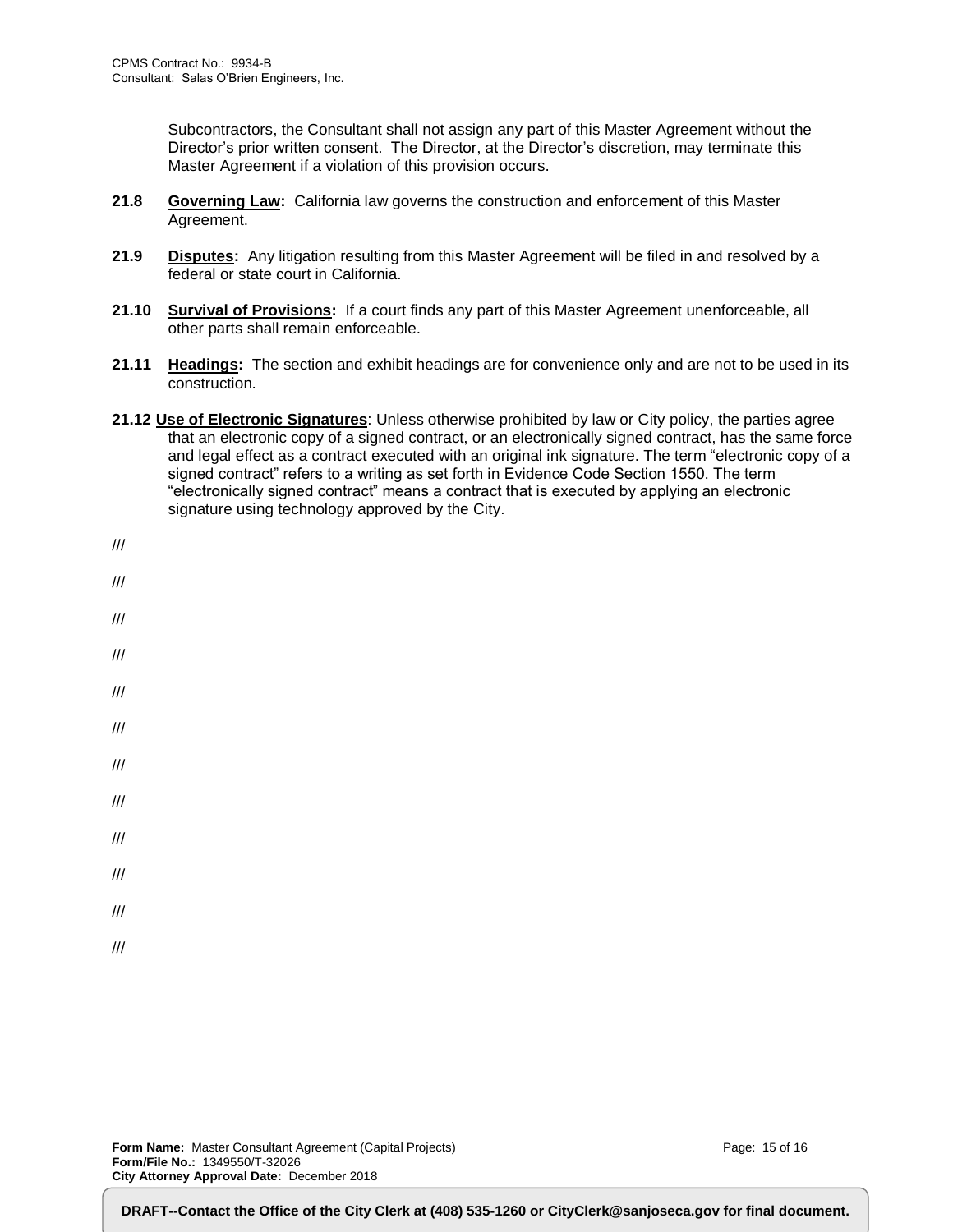#### **IN WITNESS WHEROF, the City and Consultant have caused this Master Agreement to be executed by their respective duly authorized representatives as follows.**

**NOTE:** The Consultant must make one of the following representations by placing its initials in the space provided. **The City will not process the Master Agreement unless the Consultant has initialed one of the provisions**.

- The Consultant certifies that the Consultant has a permanent place of business in California or is registered with the California Secretary of State to do business in California. The Consultant will file a California tax return and withhold on payments of California source income to nonresidents when required. If the Consultant ceases to have a permanent place of business in California or ceases to do any of the above, the Consultant will promptly notify the City at the address specified in Subsection 20.3 of this Master Agreement.
- Or
	- If the Consultant is unable to make the above certification, the Consultant acknowledges and agrees to provide the City with the applicable tax forms issued by the Internal Revenue Service and California Franchise Tax Board, as applicable, as specified in Section 10.9 of this Master Agreement.

| City of San José                                                                                           |      | <b>Consultant</b>                         |      |
|------------------------------------------------------------------------------------------------------------|------|-------------------------------------------|------|
|                                                                                                            |      |                                           |      |
| Name: Toni J. Taber<br>Title: City Clerk                                                                   | Date | Name: Jeffry Gosal<br>Principal<br>Title: | Date |
| <b>Approval as to Form (City Attorney):</b>                                                                |      | $\mathsf{By}$                             |      |
| Form Approved by the Office of the City<br><b>Attorney</b>                                                 |      | Name:<br>Title:                           | Date |
| (Maximum Total Compensation is \$100,000 or less, and<br>standard provisions of the form are not altered.) |      |                                           |      |
| M<br>Approved as to Form:                                                                                  |      |                                           |      |

\_\_\_\_\_\_\_\_\_\_\_\_\_\_\_\_\_\_\_\_\_\_\_\_\_\_\_\_\_\_\_\_\_\_\_\_ [Sr.] Deputy City Attorney Date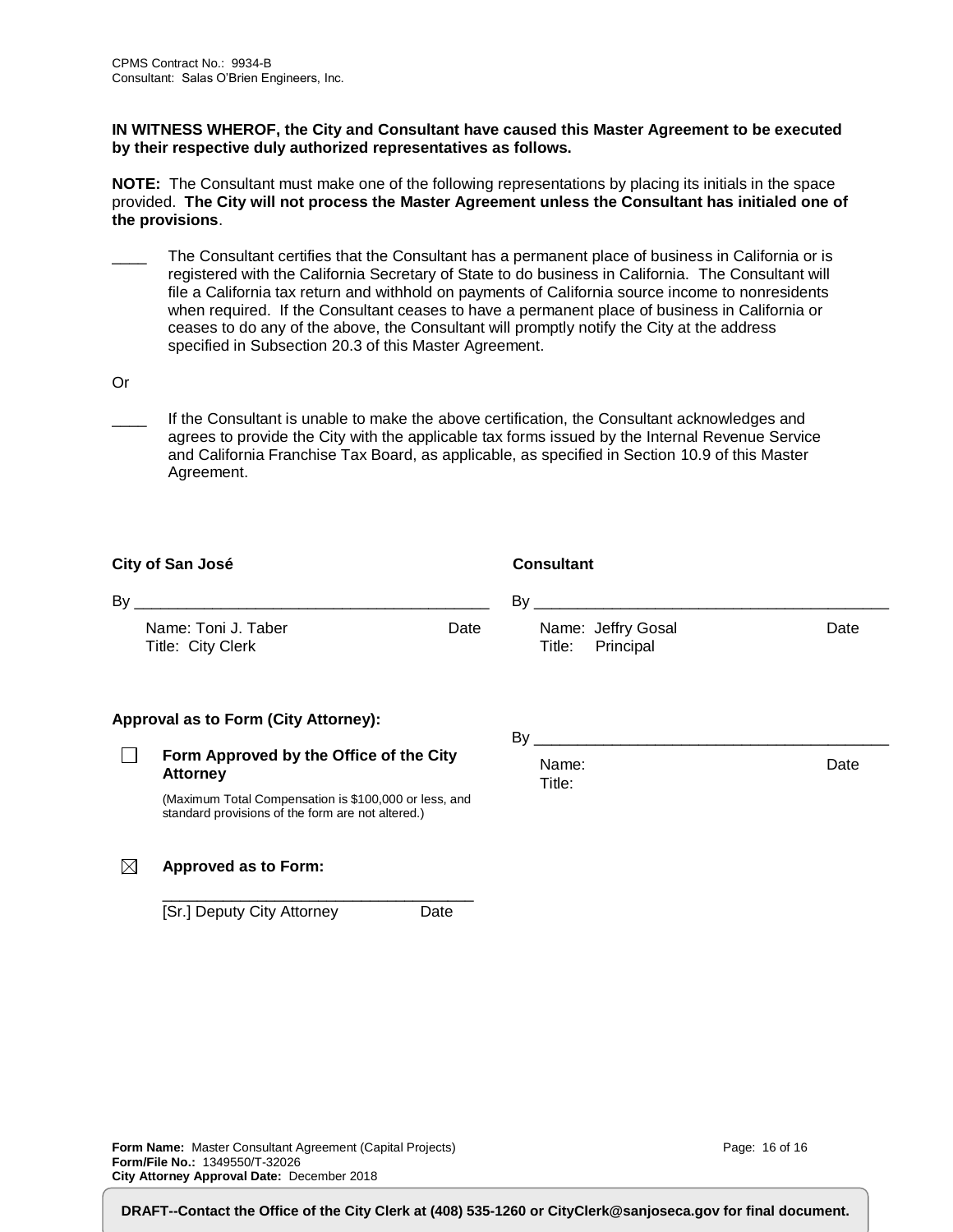#### **Exhibit A** Master City of San José Consultant Agreement Approved Service Order Form (Capital Projects)

|     |                                                                                                                                                                                                                                                                                                               |                     | <b>Cover Page</b>          |                                  |                                                                                                                                                                                                                                                                                                                                                                                                                                                      |
|-----|---------------------------------------------------------------------------------------------------------------------------------------------------------------------------------------------------------------------------------------------------------------------------------------------------------------|---------------------|----------------------------|----------------------------------|------------------------------------------------------------------------------------------------------------------------------------------------------------------------------------------------------------------------------------------------------------------------------------------------------------------------------------------------------------------------------------------------------------------------------------------------------|
| 1а. | CPMS Contract No.: 9934-B                                                                                                                                                                                                                                                                                     |                     | 1B.                        | AC Contract No.: [Insert AC No.] |                                                                                                                                                                                                                                                                                                                                                                                                                                                      |
| 2.  | Approved Service Order No. [Insert Number]                                                                                                                                                                                                                                                                    |                     |                            |                                  |                                                                                                                                                                                                                                                                                                                                                                                                                                                      |
| 3.  | Consultant's Name: Salas O'Brien Engineers, Inc. ("Consultant")                                                                                                                                                                                                                                               |                     |                            |                                  |                                                                                                                                                                                                                                                                                                                                                                                                                                                      |
| 4.  | Project Name: [Insert Name of Project for which Consultant will provide services] ("Project")                                                                                                                                                                                                                 |                     |                            |                                  |                                                                                                                                                                                                                                                                                                                                                                                                                                                      |
| 5.  | Project Location: [Insert the location of the Project, if applicable]                                                                                                                                                                                                                                         |                     |                            |                                  |                                                                                                                                                                                                                                                                                                                                                                                                                                                      |
| 6.  | The Consultant and the City will implement this Approved Service Order in accordance with the Master Agreement, this cover page<br>and Attachments "A" (Tasks), "B" (Terms and Conditions), "C" (Compensation Table), and "D" (Schedule of Specific Services) which<br>are incorporated herein by references. |                     |                            |                                  |                                                                                                                                                                                                                                                                                                                                                                                                                                                      |
| 7.  | Budget/Fiscal:                                                                                                                                                                                                                                                                                                |                     |                            |                                  |                                                                                                                                                                                                                                                                                                                                                                                                                                                      |
|     | a. Current unencumbered amount in Master Agreement:                                                                                                                                                                                                                                                           |                     |                            | \$                               |                                                                                                                                                                                                                                                                                                                                                                                                                                                      |
|     | b. Maximum Service Order Compensation for this Approved Service Order:                                                                                                                                                                                                                                        |                     |                            | \$                               |                                                                                                                                                                                                                                                                                                                                                                                                                                                      |
|     | c. New unencumbered balance in Master Agreement $(7.a - 7.b)$ :                                                                                                                                                                                                                                               |                     |                            | \$                               |                                                                                                                                                                                                                                                                                                                                                                                                                                                      |
|     | d. Appropriation Certification: I certify that an unexpended appropriation in the amount of the Maximum Service Order<br>Compensation is available in the following fund(s) and that such fund(s) will be encumbered to pay for this Approved Service<br>Order.                                               |                     |                            |                                  |                                                                                                                                                                                                                                                                                                                                                                                                                                                      |
|     | Fund: ____________                                                                                                                                                                                                                                                                                            | Appn: _____________ |                            | Amount: \$________________       |                                                                                                                                                                                                                                                                                                                                                                                                                                                      |
|     | Fund: ___________                                                                                                                                                                                                                                                                                             | Appn: _____________ |                            | Amount: \$_______________        |                                                                                                                                                                                                                                                                                                                                                                                                                                                      |
|     | Fund: _______________                                                                                                                                                                                                                                                                                         | Appn: _____________ |                            | Amount: \$______________         |                                                                                                                                                                                                                                                                                                                                                                                                                                                      |
|     |                                                                                                                                                                                                                                                                                                               |                     |                            | Date:                            | $\frac{1}{1-\frac{1}{2}}\left( \frac{1}{1-\frac{1}{2}}\right) \left( \frac{1}{1-\frac{1}{2}}\right) \left( \frac{1}{1-\frac{1}{2}}\right) \left( \frac{1}{1-\frac{1}{2}}\right) \left( \frac{1}{1-\frac{1}{2}}\right) \left( \frac{1}{1-\frac{1}{2}}\right) \left( \frac{1}{1-\frac{1}{2}}\right) \left( \frac{1}{1-\frac{1}{2}}\right) \left( \frac{1}{1-\frac{1}{2}}\right) \left( \frac{1}{1-\frac{1}{2}}\right) \left( \frac{1}{1-\frac{1}{2}}\$ |
| 8.  | <b>Division Analyst Approval:</b>                                                                                                                                                                                                                                                                             |                     |                            | Date:                            |                                                                                                                                                                                                                                                                                                                                                                                                                                                      |
| 9.  | <b>Consultant Approval:</b>                                                                                                                                                                                                                                                                                   |                     |                            | Date:                            |                                                                                                                                                                                                                                                                                                                                                                                                                                                      |
| 10. | Approval as to Form (City Attorney):                                                                                                                                                                                                                                                                          |                     |                            |                                  |                                                                                                                                                                                                                                                                                                                                                                                                                                                      |
|     | Service Order Form Approved by the Office of the City Attorney<br>ΙI                                                                                                                                                                                                                                          |                     |                            |                                  |                                                                                                                                                                                                                                                                                                                                                                                                                                                      |
|     | (Maximum Service Order Compensation is \$100,000 or less, and the provisions of the service order form are not altered.)                                                                                                                                                                                      |                     |                            |                                  |                                                                                                                                                                                                                                                                                                                                                                                                                                                      |
|     | Approved as to Form:                                                                                                                                                                                                                                                                                          |                     | (Sr.) Deputy City Attorney | Date:                            |                                                                                                                                                                                                                                                                                                                                                                                                                                                      |
| 11. | <b>City Director Approval:</b>                                                                                                                                                                                                                                                                                |                     |                            | Date:                            |                                                                                                                                                                                                                                                                                                                                                                                                                                                      |

**Form Name:** Master Consultant Agreement (Capital Projects) Exhibit A: Approved Service Order Form **Form/File No.:** 1349550/T-32026

Page: 1 of 5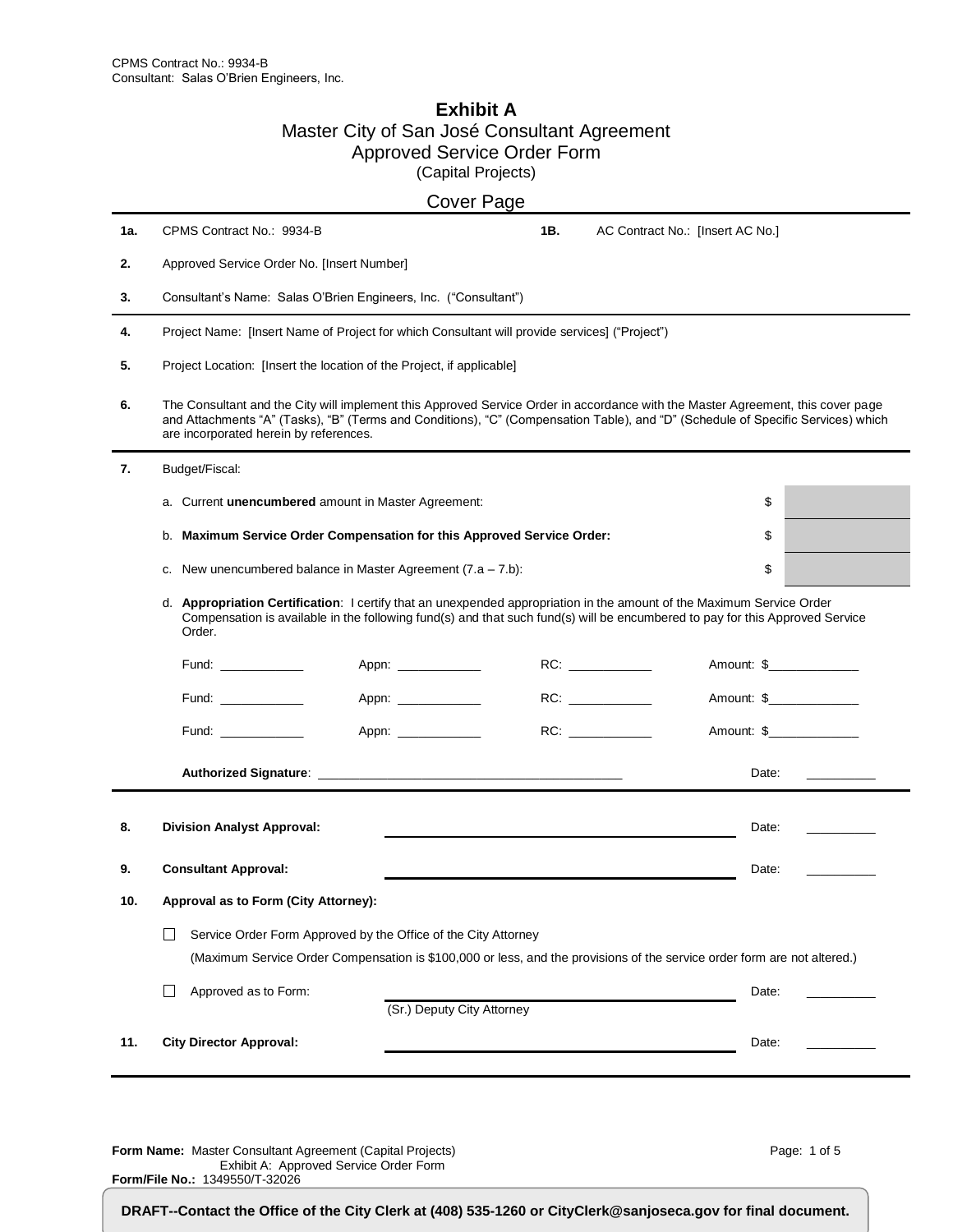### Attachment A: Tasks

The Consultant shall provide the services and deliverables set forth in this **Attachment A**. The Consultant shall provide all services and deliverables required by this **Attachment A** to the satisfaction of the City's contract manager.

**General Description of Project for which Consultant will Provide Services:** [Insert a general project description to provide context for the tasks.]

**\_\_\_\_\_\_\_\_\_\_\_\_\_\_\_\_\_\_\_\_\_\_\_\_\_\_\_\_\_\_\_\_\_\_\_\_\_\_\_\_\_\_\_\_\_\_\_\_\_\_\_\_\_\_\_\_\_\_\_\_\_\_\_\_\_\_\_\_\_\_\_\_\_\_\_\_\_\_\_\_\_\_\_\_**

**Task No. 1:** [Insert title of deliverable.]

- **A. Services:** [Insert a description of the services required to perform or develop the deliverable. See the instructions for a sample list of questions that should be answered by the description.]
- **B. Deliverable:** [Insert a description of the deliverable.]
- **C. Completion Time:** The Consultant must complete the services and deliverable for this task in accordance with whichever one of the following time is marked:

 $\Box$ On or before the following date:  $\Box$ 

On or before \_\_\_\_ Business Days from \_\_\_\_\_\_\_\_\_\_\_\_\_\_\_\_\_\_\_\_\_\_\_\_\_\_\_\_\_\_\_\_\_\_\_\_\_\_\_.  $\Box$ 

**Task No. 2:** [Insert title of deliverable.]

- **A. Services:** [Insert a description of the services required to perform or develop the deliverable. See the instructions for a sample list of questions that should be answered by the description.]
- **B. Deliverable:** [Insert a description of the deliverable.]
- **C. Completion Time:** The Consultant must complete the services and deliverable for this task in accordance with whichever one of the following time is marked:

 $\Box$ On or before the following date: \_\_\_\_\_\_\_\_\_\_\_\_\_\_\_\_\_\_\_\_\_\_\_\_\_\_\_\_\_\_\_\_\_.

 $\Box$ On or before \_\_\_\_ Business Days from \_\_\_\_\_\_\_\_\_\_\_\_\_\_\_\_\_\_\_\_\_\_\_\_\_\_\_\_\_\_\_\_\_\_\_\_\_\_\_.

**Task No. 3:** [Insert title of deliverable.]

- **A. Services:** [Insert a description of the services required to perform or develop the deliverable. See the instructions for a sample list of questions that should be answered by the description.]
- **B. Deliverable:** [Insert a description of the deliverable.]
- **C. Completion Time:** The Consultant must complete the services and deliverable for this task in accordance with whichever one of the following time is marked:

| On or before the following date: |  |
|----------------------------------|--|
|----------------------------------|--|

 $\Box$ On or before \_\_\_\_ Business Days from \_\_\_\_\_\_\_\_\_\_\_\_\_\_\_\_\_\_\_\_\_\_\_\_\_\_\_\_\_\_\_\_\_\_\_\_\_\_\_.

**Form Name:** Master Consultant Agreement (Capital Projects) Exhibit A: Approved Service Order Form **Form/File No.:** 1349550/T-32026

Page: 2 of 5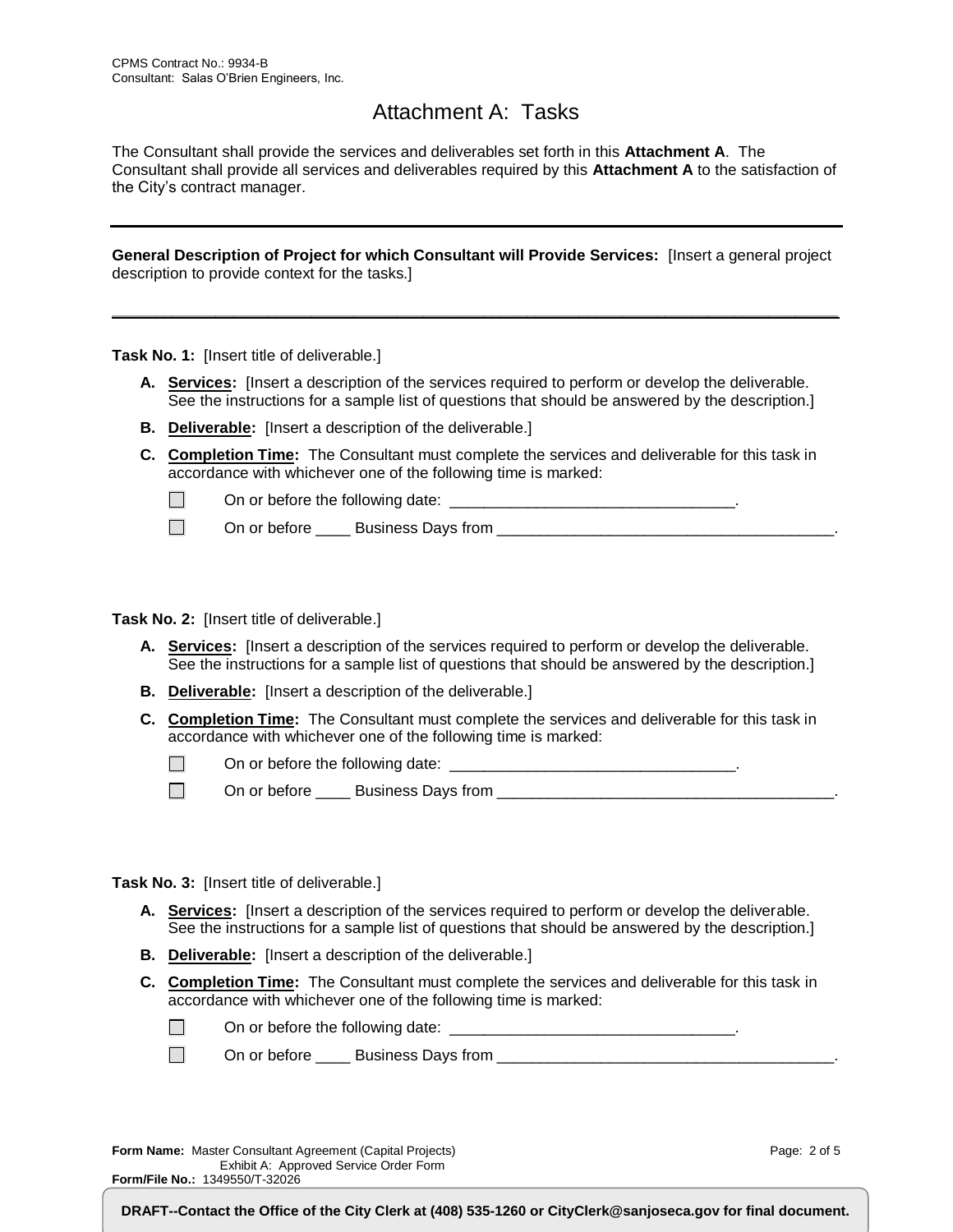## Attachment B: Terms and Conditions

#### **1. City's Contract Manager:** The City's contract manager for this Approved Service Order is:

| Name:       | Phone No.: |
|-------------|------------|
| Department: | E-mail:    |
| Address:    |            |

**2. Consultant's Contract Manager and Other Staffing:** Identified below are the following: (a) the Consultant's contract manager for this Approved Service Order, and (b) the Consultant(s) and/or employee(s) of the Consultant who will be principally responsible for providing the services and deliverables. *If an individual identified below does not have a current Form 700 on file with the City Clerk for a separate agreement with the City, and is required to file a Form 700, the Consultant must comply with the requirements of Subsection 17.2 of the Master Agreement, entitled "Filing Form 700."*

|                                      |             |                                                    | <b>Required to File Form 700?</b> |    |
|--------------------------------------|-------------|----------------------------------------------------|-----------------------------------|----|
| <b>Consultant's Contract Manager</b> |             | <b>Yes</b><br><b>Already Filed</b><br>(Date Filed) | <b>Yes</b><br><b>Need to File</b> | No |
| Name:                                | Phone No.:  |                                                    |                                   |    |
| Address:                             | E-mail:     |                                                    |                                   |    |
| <b>Other Staffing</b>                |             |                                                    |                                   |    |
| Name:                                | Assignment: |                                                    |                                   |    |
| 1.                                   |             |                                                    |                                   |    |
| 2.                                   |             |                                                    |                                   |    |
| 3.                                   |             |                                                    |                                   |    |

**Form Name:** Master Consultant Agreement (Capital Projects) Exhibit A: Approved Service Order Form

**Form/File No.:** 1349550/T-32026

DRAFT--Contact the Office of the City Clerk at (408) 535-1260 or CityClerk@sanjoseca.gov for final document.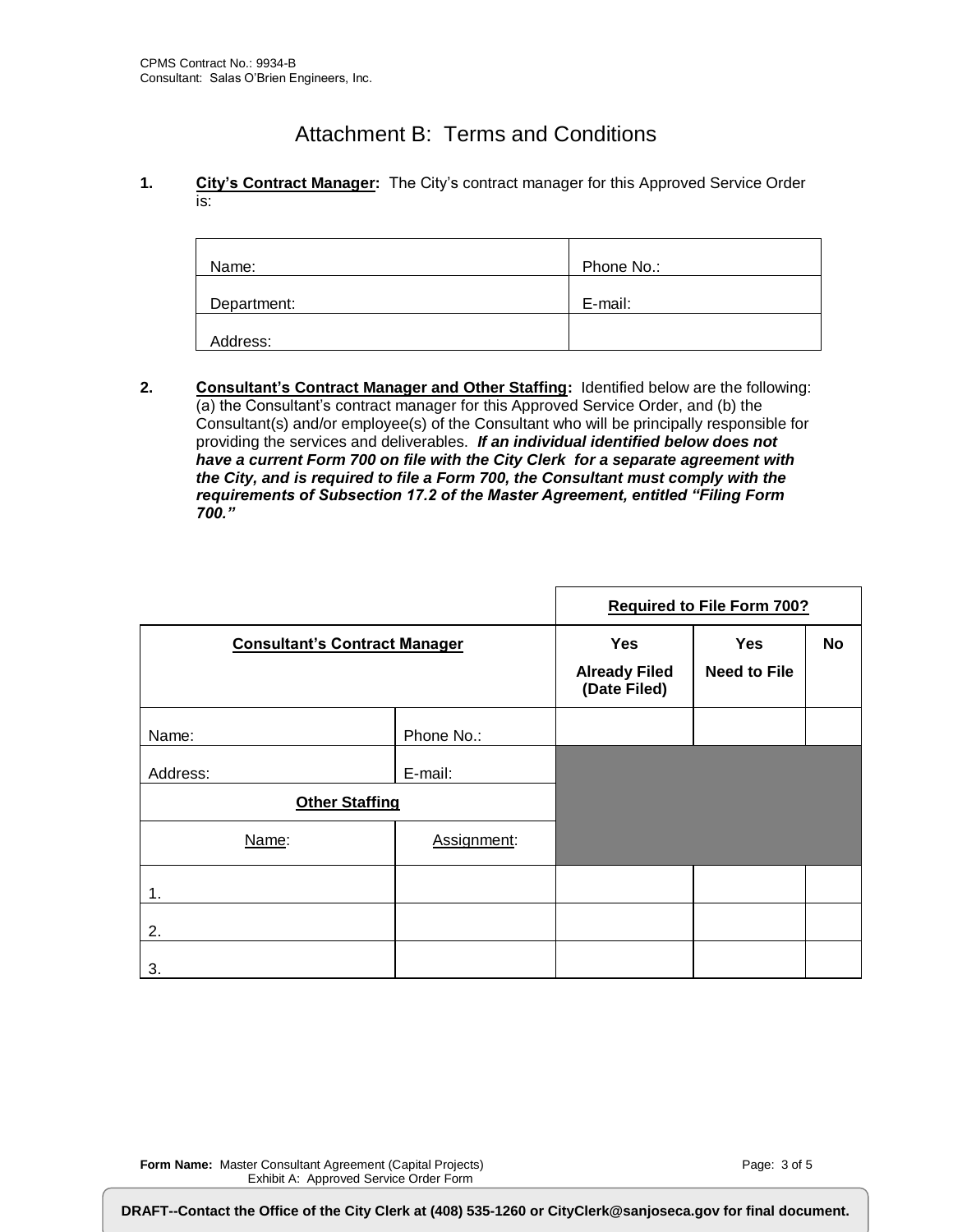- **3. Subconsultants:** Whichever of the following is marked applies to this Approved Service Order:
	- $\Box$ The Consultant can *not* use any subconsultants.

 $\Box$ The Consultant can use the following subconsultants to assist in providing the required services and deliverables:

| <b>Subconsultant's Name</b> | <b>Area of Work</b> |
|-----------------------------|---------------------|
| 1.                          |                     |
| 2.                          |                     |
| 3.                          |                     |

**4. Reimbursable Expenses:** If the Compensation Table set forth in **Attachment C** of this Approved Service Order states that the City will reimburse the Consultant for expenses, then only the expenses identified in Subsection 10.5.3 of the Master Agreement are Reimbursable Expenses unless the following box is marked and additional reimbursable expenses are set forth:

In addition to the expenses identified in Subsection 10.5.3 of the Master Agreement, the following expenses are Reimbursable Expenses:

| <b>Additional Reimbursable Expense(s)</b> | Mark-up |
|-------------------------------------------|---------|
|                                           |         |
|                                           |         |
|                                           |         |

**Notwithstanding the foregoing, any additional reimbursable expense(s) set forth in the above table will be disregarded if the Compensation Table states that the City will** *not* **reimburse the Consultant for any expenses.**

**Form/File No.:** 1349550/T-32026

 $\Box$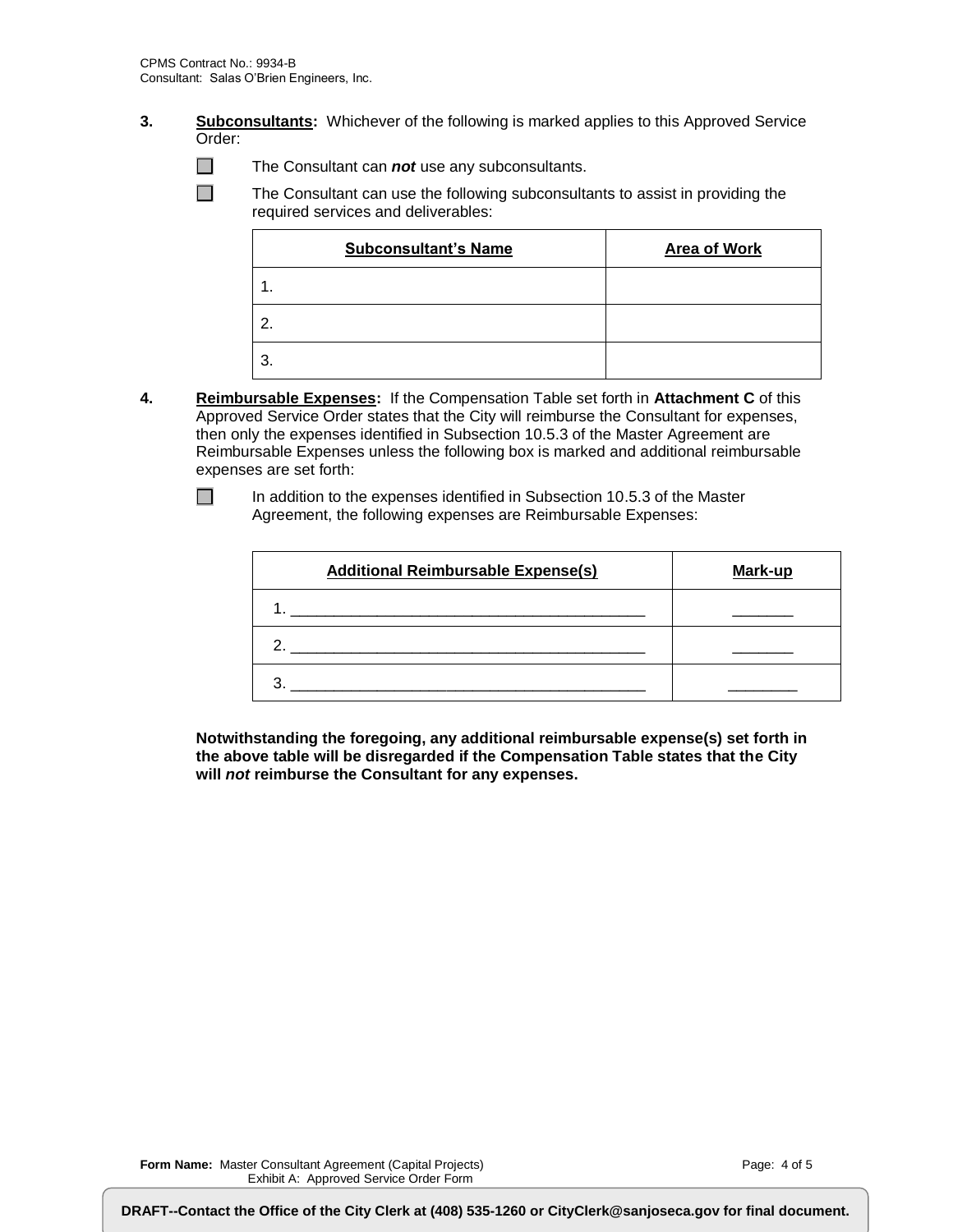## **Attachment C: Compensation Table**

The City will compensate the Consultant for providing the services and deliverables set forth in **Attachment A** in accordance this Compensation Table. This Compensation Table is subject to the terms and conditions set forth in the Master Agreement, including without limitation Section 10 of the Master Agreement.

| Part 1 - Compensation for Services and Deliverables                                                                                  |                              |                            |                                |                                                                          |                                                                |              |
|--------------------------------------------------------------------------------------------------------------------------------------|------------------------------|----------------------------|--------------------------------|--------------------------------------------------------------------------|----------------------------------------------------------------|--------------|
| Column <sub>2</sub><br>Column <sub>1</sub>                                                                                           |                              | Column 3                   |                                |                                                                          | Column 4                                                       |              |
| <b>Task Nos. from</b><br><b>Attachment A</b>                                                                                         | <b>Basis of Compensation</b> |                            | <b>Invoice Period</b>          |                                                                          |                                                                | Compensation |
|                                                                                                                                      | $\Box$ Time & Materials      | П<br>Fixed Fee             | $\Box$ Monthly                 | $\Box$<br>Completion of Task(s)                                          | Completion of Work                                             | \$           |
|                                                                                                                                      | $\Box$ Time & Materials      | П<br>Fixed Fee             | $\Box$ Monthly                 | $\Box$ Completion of Task(s)                                             | $\Box$ Completion of Work                                      | \$           |
|                                                                                                                                      | $\Box$ Time & Materials      | $\Box$<br><b>Fixed Fee</b> | $\Box$ Monthly                 | $\Box$<br>Completion of Task(s)                                          | $\Box$ Completion of Work                                      | \$           |
|                                                                                                                                      | Time & Materials<br>$\Box$   | Fixed Fee<br>П             | $\Box$ Monthly                 | Completion of Task(s)<br>$\Box$                                          | <b>Completion of Work</b>                                      | \$           |
|                                                                                                                                      |                              |                            | Part 2 - Reimbursable Expenses |                                                                          |                                                                |              |
| $\Box$ No expenses are separately reimbursable. The amount(s) in Column 4 of Part 1<br>include(s) payment for all expenses.          |                              |                            | $\mathsf{L}$                   | Expenses are separately reimbursable in the maximum amount of:           |                                                                | \$           |
| <b>Part 3 - Subconsultant Costs</b>                                                                                                  |                              |                            |                                |                                                                          |                                                                |              |
| Subconsultant costs are not separately compensable. The amount(s) in Column<br>$\sim$<br>4 of Part 1 include(s) subconsultant costs. |                              |                            | $\Box$                         | Subconsultant costs are separately compensable in the maximum amount of: |                                                                | \$           |
|                                                                                                                                      |                              |                            |                                |                                                                          | Maximum Service Order Compensation (sum of Parts 1 through 3): | \$           |

**Form Name:** Master Consultant Agreement (Capital Projects) Exhibit A: Approved Service Order Form **Form/File No.:** 1349550/T-32026 City Attorney Approval **Date:** December 2019

Page: 5 of 5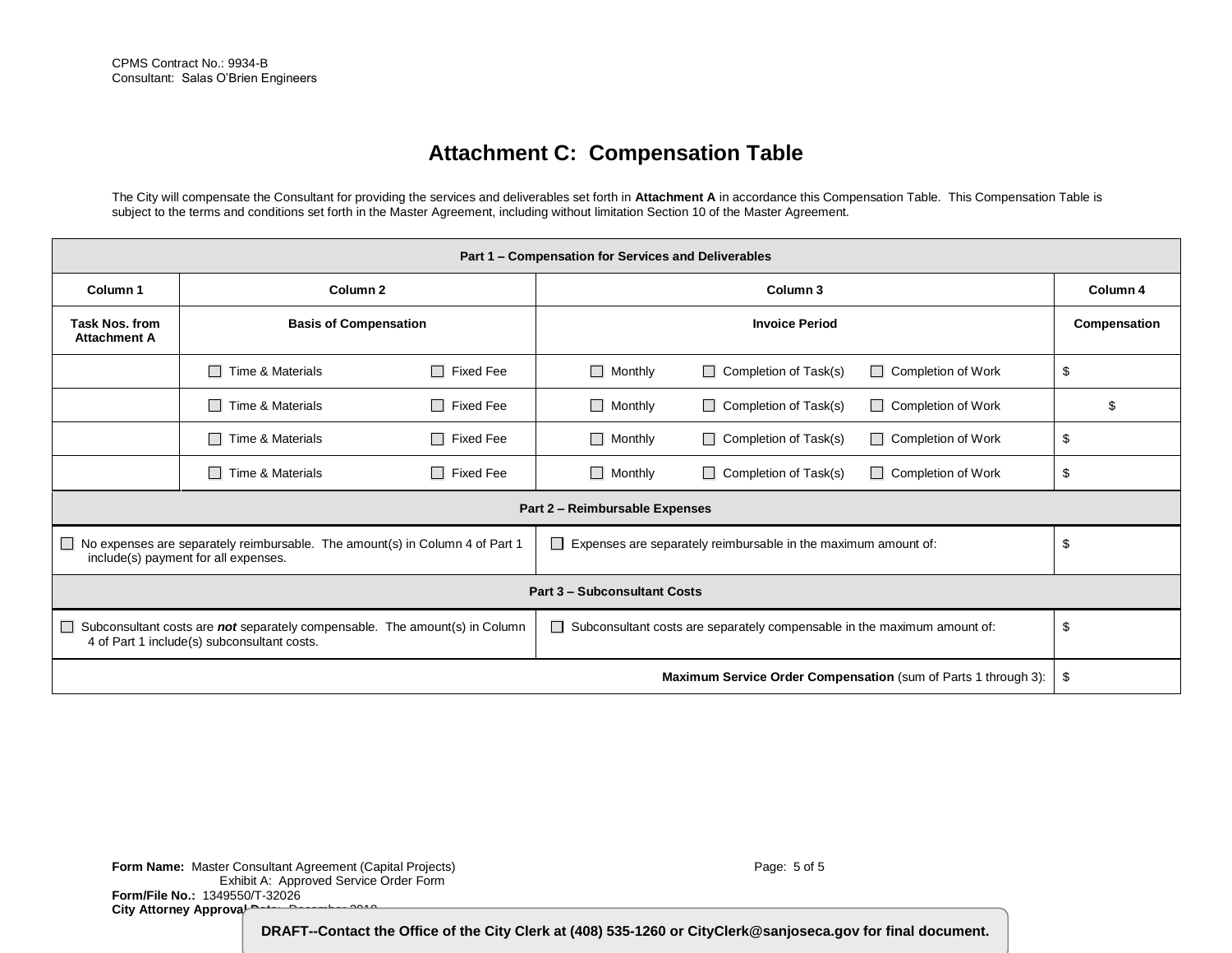### Exhibit B: Schedule of Rates and Charges

(Capital Projects)



## **T&M CHARGE RATES**

| <b>LABOR CATEGORY</b>                                                                     | <b>RATES 2022</b> |
|-------------------------------------------------------------------------------------------|-------------------|
| Principal                                                                                 | \$260             |
| Senior Architect/Sr. Vice President                                                       | \$250             |
| Vice President/Associate Vice President/Director/Associate/ Sr. Project<br><b>Manager</b> | \$235             |
| Architect/Professional Engineer/Telecom Engineer/Sr. Structural Engineer                  | \$195             |
| Design Engineer/Project Engineer                                                          | \$185             |
| <b>Construction Project Manager</b>                                                       | \$190             |
| Design Manager/Program Manager/Drafting Manager (CADD)                                    | \$170             |
| <b>Staff Engineer</b>                                                                     | \$155             |
| Program Specialist/ Coordinator/Drafter (CAD)/Field Technician                            | \$140             |
| <b>Program/Project Assistant</b>                                                          | \$105             |
| <b>Court Testimony/Deposition</b>                                                         | \$555             |
| <b>Senior Consultant</b>                                                                  | \$325             |
| <b>Senior Telecommunications Consultant</b>                                               | \$320             |
| <b>Energy Consultant</b>                                                                  | \$215             |
| Instruction/Seminar/Training                                                              | \$220             |
| <b>Moisture Surveys</b>                                                                   | Special Quote     |

**Form Name:** Master Consultant Agreement (Capital Projects) Exhibit B: Schedule of Rates and Charges **Form/File No.:** 1349550/T-32026 **City Attorney Approval Date:** December 2018

Page: 1 of 1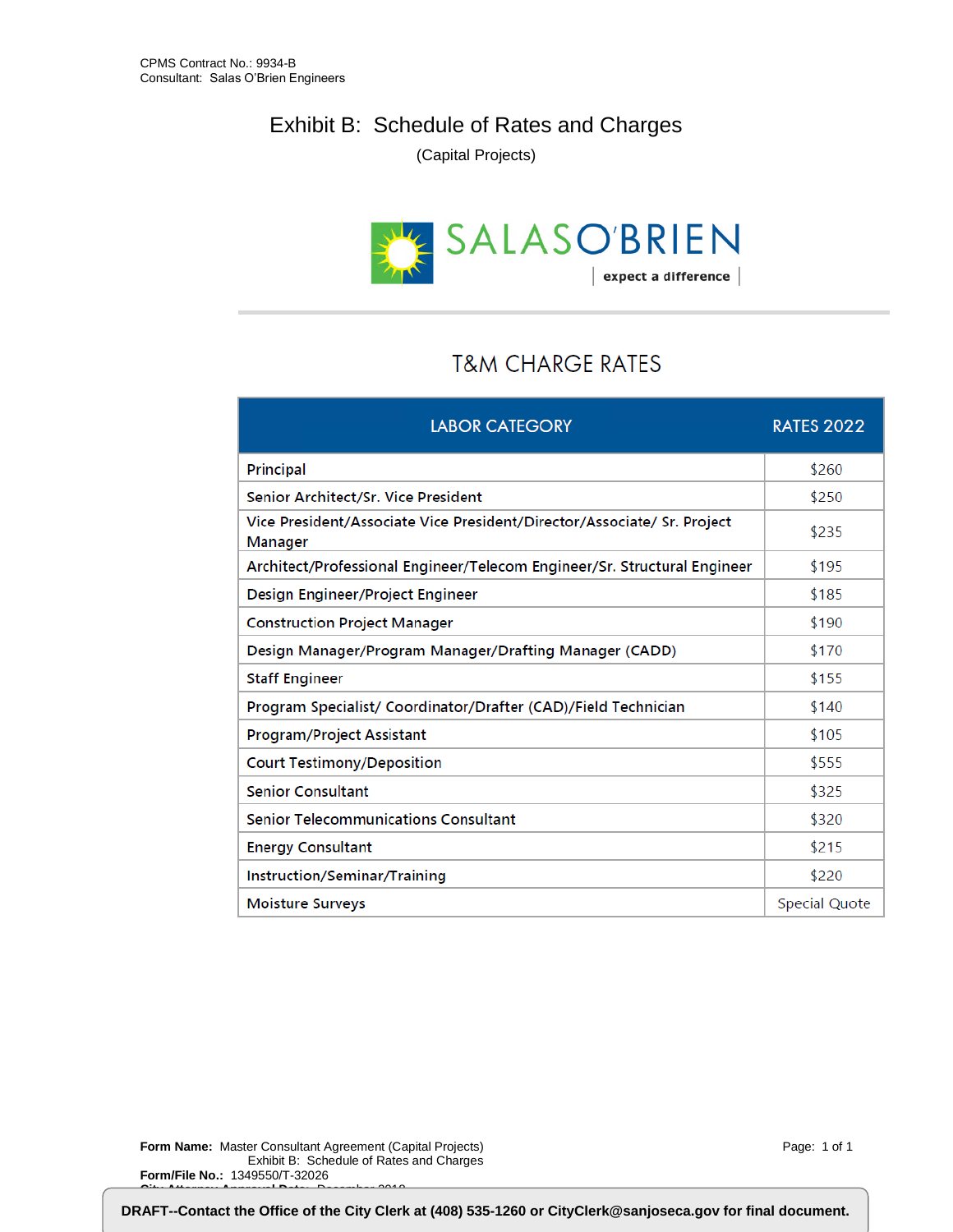# Exhibit C: Insurance Requirements

(Capital Projects)

CONSULTANT, at CONSULTANT's sole cost and expense, shall procure and maintain for the duration of this AGREEMENT insurance against claims for injuries to persons or damages to property which may arise from, or in connection with, the performance of the services hereunder by CONSULTANT, its agents, representatives, employees or subcontractors.

#### **A. Minimum Scope of Insurance**

Coverage shall be at least as broad as:

- 1. The coverage provided by Insurance Services Office Commercial General Liability coverage ("occurrence") Form Number CG 0001; and
- 2. The coverage provided by Insurance Services Office Form Number CA 0001 covering Automobile Liability. Coverage shall be included for all owned, nonowned and hired automobiles; and
- 3. Workers' Compensation insurance as required by the California Labor Code and Employers Liability insurance; and
- 4. Professional Liability Errors and Omissions insurance for all Professional Services.

There shall be no endorsement reducing the scope of coverage required above unless approved by the CITY's Risk Manager.

#### **B. Minimum Limits of Insurance**

CONSULTANT shall maintain limits no less than:

- 1. Commercial General Liability: \$1,000,000 per occurrence for bodily injury, personal injury and property damage. If Commercial Liability Insurance or other form with a general aggregate limit is used, either the general aggregate limit shall apply separately to this project/location or the general aggregate limit shall be twice the required occurrence limit; and
- 2. Automobile Liability: \$1,000,000 combined single limit per accident for bodily injury and property damage; and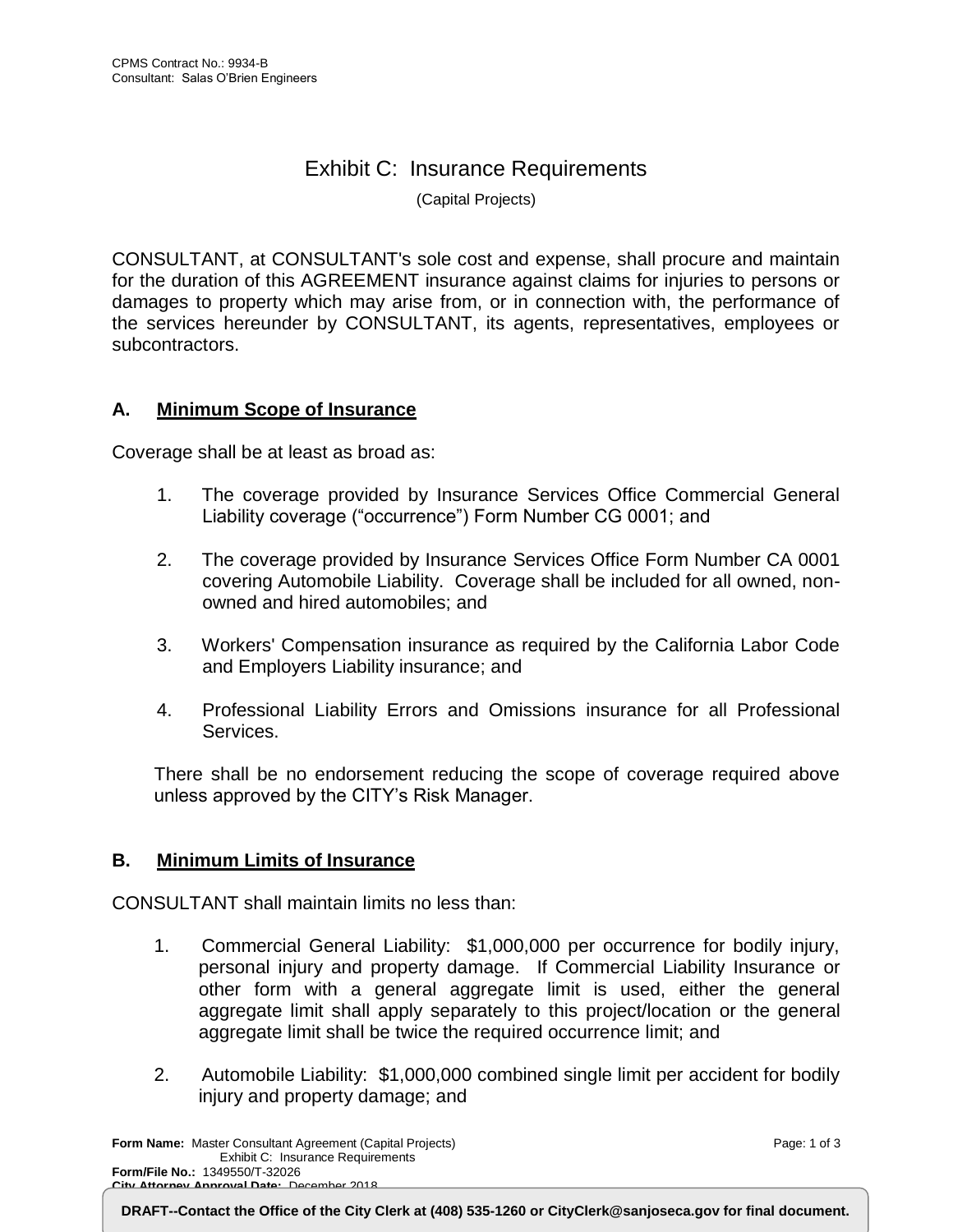- 3. Workers' Compensation and Employers Liability: Workers' Compensation limits as required by the California Labor Code and Employers Liability limits of \$1,000,000 per accident; and
- 4. Professional Liability Errors and Omissions: \$1,000,000 per claim and \$1,000,000 aggregate, coverage to be maintained following completion of work on project for 3 years or, if policy is canceled, extended reporting period to equal the same.

#### **C. Deductibles and Self-Insured Retentions**

Any deductibles or self-insured retentions must be declared to the CITY's Risk Manager.

#### **D**. **Other Insurance Provisions**

The policies are to contain, or be endorsed to contain, the following provisions:

- 1. Commercial General Liability and Automobile Liability Coverages
	- a. The City of San Jose, its officers, employees, agents and contractors are to be covered as additional insureds as respects: Liability arising out of activities performed by or on behalf of, CONSULTANT; products and completed operations of CONSULTANT; premises owned, leased or used by CONSULTANT; and automobiles owned, leased, hired or borrowed by CONSULTANT. The coverage shall contain no special limitations on the scope of protection afforded to CITY, its officers, employees, agents and contractors.
	- b. CONSULTANT's insurance coverage shall be primary insurance as respects CITY, its officers, employees, agents and contractors. Any insurance or self-insurance maintained by CITY, its officers, employees, agents or contractors shall be excess of CONSULTANT's insurance and shall not contribute with it.
	- c. Any failure to comply with reporting provisions of the policies by CONSULTANT shall not affect coverage provided CITY, its officers, employees, agents, or contractors.
	- d. Coverage shall state that CONSULTANT's insurance shall apply separately to each insured against whom claim is made or suit is brought, except with respect to the limits of the insurer's liability.